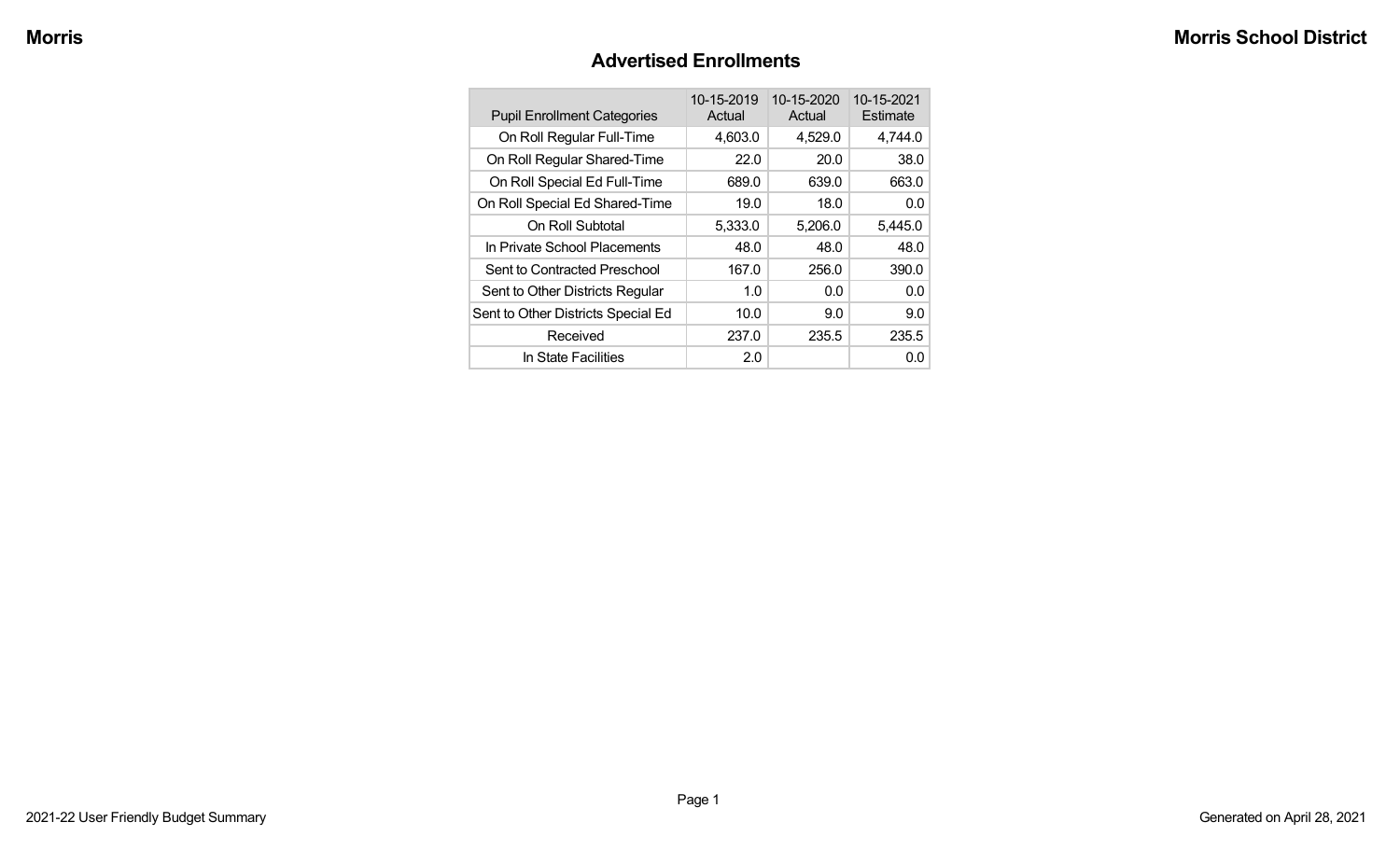#### **Advertised Revenues**

| <b>Budget Category</b>                            | Description                                                | Account      | 2019-20<br>Actual | 2020-21<br>Revised | 2021-22<br>Proposed |
|---------------------------------------------------|------------------------------------------------------------|--------------|-------------------|--------------------|---------------------|
|                                                   | Local Tax Levy                                             | 10-1210      | 92,894,555        | 95,309,814         | 97,216,010          |
|                                                   | <b>Total Tuition</b>                                       | 10-1300      | 4,674,766         | 4,895,569          | 4,277,221           |
|                                                   | <b>Transportation Fees from Individuals</b>                | 10-1410      | 2,136             | $\mathbf{0}$       | $\Omega$            |
|                                                   | Transportation Fees from Other Local Education Authorities | 10-1420-1440 | 7,201             | 0                  | $\cap$              |
| <b>General Fund Revenues from Local Sources</b>   | Rents and Royalties                                        | 10-1910      | 166,633           | 84,500             | 84,500              |
|                                                   | <b>Unrestricted Miscellaneous Revenues</b>                 | 10-1XXX      | 28,989            | 36,000             | 36,000              |
|                                                   | Interest Earned on Maintenance Reserve                     | 10-1XXX      | 1,907             | 350                | 350                 |
|                                                   | Interest Earned on Capital Reserve Funds                   | 10-1XXX      | 6,753             | 10,000             | 10,000              |
|                                                   | <b>Other Restricted Miscellaneous Revenues</b>             | 10-1XXX      | 611,753           | 0                  | $\Omega$            |
|                                                   | <b>Total Revenues from Local Sources</b>                   |              | 98,394,693        | 100,336,233        | 101,624,081         |
|                                                   | School Choice Aid                                          | 10-3116      | 523,519           | 400,827            | 387,919             |
|                                                   | <b>Categorical Transportation Aid</b>                      | 10-3121      | 1,736,086         | 1,736,086          | 1,736,086           |
|                                                   | <b>Extraordinary Aid</b>                                   | 10-3131      | 1,257,356         | 125,942            | $\mathbf 0$         |
| <b>General Fund Revenues from State Sources</b>   | <b>Categorical Special Education Aid</b>                   | 10-3132      | 3,684,870         | 3,802,913          | 4,229,932           |
|                                                   | <b>Categorical Security Aid</b>                            | 10-3177      | 994,301           | 994,301            | 994,301             |
|                                                   | Adjustment Aid                                             | 10-3178      | 218,451           | 218,451            | 218,451             |
|                                                   | <b>Other State Aids</b>                                    | 10-3XXX      | 48,299            | 0                  | $\mathbf 0$         |
|                                                   | <b>Total Revenues from State Sources</b>                   |              | 8,462,882         | 7,278,520          | 7,566,689           |
|                                                   | <b>Medicaid Reimbursement</b>                              | 10-4200      | 150,728           | 121,154            | 122,700             |
| <b>General Fund Revenues from Federal Sources</b> | Other Federal Grant Revenue-Passed Through State           | 10-42XX      | $\Omega$          | 105,289            | 127,225             |
|                                                   | <b>Total Revenues from Federal Sources</b>                 |              | 150,728           | 226,443            | 249,925             |
|                                                   | <b>Budgeted Fund Balance-Operating Budget</b>              | 10-303       | $\Omega$          | 5,993,252          | 5,731,271           |
|                                                   | Withdrawal from Capital Reserve for Local Share            | 10-307       |                   | 3,333,500          | 3,330,000           |
| <b>General Fund Revenues from Other Sources</b>   | Withdrawal from Maintenance Reserve                        | 10-310       | $\Omega$          | 653,500            | 653,500             |
|                                                   | <b>Other Financing Sources</b>                             | 10-5XXX      | 885,338           | 1,512,339          | $\Omega$            |
|                                                   | <b>Adjustment for Prior Year Encumbrances</b>              |              | $\mathbf{0}$      | 99,165             | 0                   |
|                                                   | Actual Revenues (Over)/Under Expenditures                  |              | $-1,371,219$      | 0                  | $\Omega$            |
| <b>General Fund Revenues</b>                      | <b>Total Operating Budget</b>                              |              |                   |                    |                     |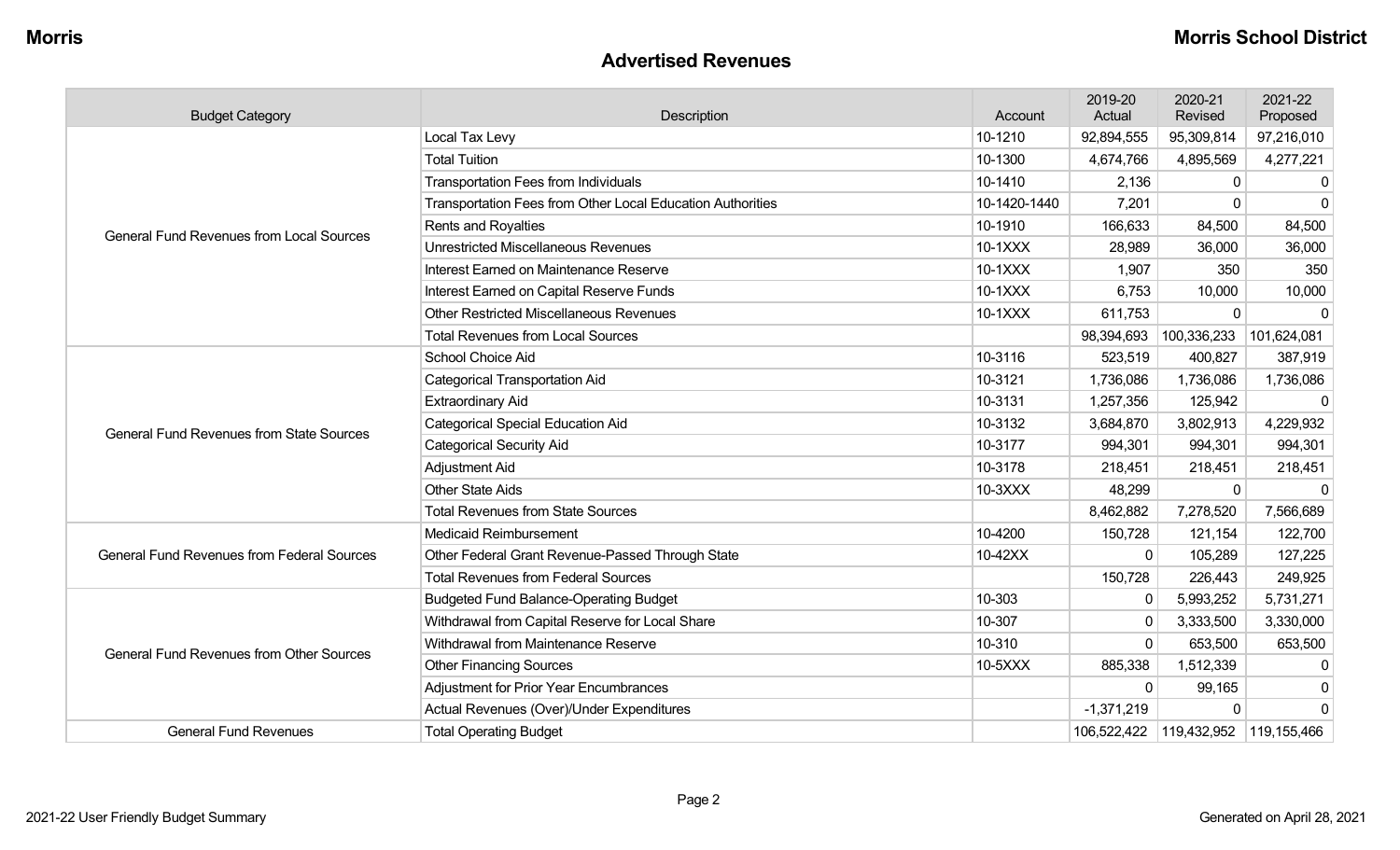#### **Advertised Revenues**

| <b>Budget Category</b>                             | Description                                                                          | Account      | 2019-20<br>Actual | 2020-21<br>Revised | 2021-22<br>Proposed |
|----------------------------------------------------|--------------------------------------------------------------------------------------|--------------|-------------------|--------------------|---------------------|
| Special Revenue Fund Revenues from Local Sources   | <b>Other Revenue from Local Sources</b>                                              | 20-1XXX      | 328,885           | 197,588            | 143,000             |
|                                                    | <b>Total Revenues from Local Sources</b>                                             | 20-1XXX      | 328,885           | 197,588            | 143,000             |
|                                                    | Preschool Education Aid-Prior Year Carryover                                         | 20-3218      | 0                 | 37,677             | $\Box$              |
| Special Revenue Fund Revenues from State Sources   | <b>Preschool Education Aid</b>                                                       | 20-3218      | 3,114,433         | 6,684,430          | 7,743,160           |
|                                                    | <b>Other Restricted Entitlements</b>                                                 | 20-32XX      | 1,053,970         | 1,165,223          | 1,024,296           |
|                                                    | <b>Total Revenues from State Sources</b>                                             |              | 4,168,403         | 7,887,330          | 8,767,456           |
|                                                    | Title I                                                                              | 20-4411-4416 | 522,950           | 708,126            | 532,628             |
|                                                    | Title II                                                                             | 20-4451-4455 | 59,993            | 240,404            | 177,434             |
|                                                    | Title III                                                                            | 20-4491-4494 | 88,080            | 331,518            | 170,047             |
|                                                    | <b>Title IV</b>                                                                      | 20-4471-4474 | 2,996             | 72,635             | 58,108              |
|                                                    | I.D.E.A. Part B (Handicapped)                                                        | 20-4420-4429 | 1,641,821         | 1,792,945          | 1,434,356           |
| Special Revenue Fund Revenues from Federal Sources | <b>Vocational Education</b>                                                          | 20-4430      | 31,813            | 0                  | $\Omega$            |
|                                                    | <b>CARES Act Education Stabilization Fund</b>                                        | 20-4530      | 0                 | 570,958            | 81,525              |
|                                                    | <b>CARES-Digital Divide Grant</b>                                                    | 20-4531      | 0                 | 887,982            | -0                  |
|                                                    | Coronavirus Relief Fund (CRF)                                                        | 20-4532      | $\Omega$          | 372,758            | 0                   |
|                                                    | Other                                                                                | 20-4XXX      | $\Omega$          | 115,148            | $\Omega$            |
|                                                    | <b>Total Revenues from Federal Sources</b>                                           |              | 2,347,653         | 5,092,474          | 2,454,098           |
|                                                    | Transfers from Operating Budget-Pre-Kindergarten (Special Education)                 | 20-5200      | 464,448           | 537,277            | 1,197,203           |
| Special Revenue Fund Revenues from Other Sources   | Actual Revenues (Over)/Under Expenditures-Student Activity Fund                      |              |                   | 294,100            | 294,100             |
|                                                    | Actual Revenues (Over)/Under Expenditures-Scholarship Fund                           |              |                   | 16,000             | 16,000              |
| <b>Special Revenue Fund Revenues</b>               | <b>Total Grants and Entitlements</b>                                                 |              | 7,309,389         | 14,024,769         | 12,871,857          |
| All Fund Revenues                                  | <b>Total Revenues/Sources</b>                                                        |              | 113,831,811       | 133,457,721        | 132,027,323         |
| <b>Revenues Net of Transfers</b>                   | Deduct Transfer-Transfers from Operating Budget-Pre-Kindergarten (Special Education) | 20-5200      | 464,448           | 537,277            | 1,197,203           |
|                                                    | <b>Total Revenues/Sources Net of Transfers</b>                                       |              | 113,367,363       | 132,920,444        | 130,830,120         |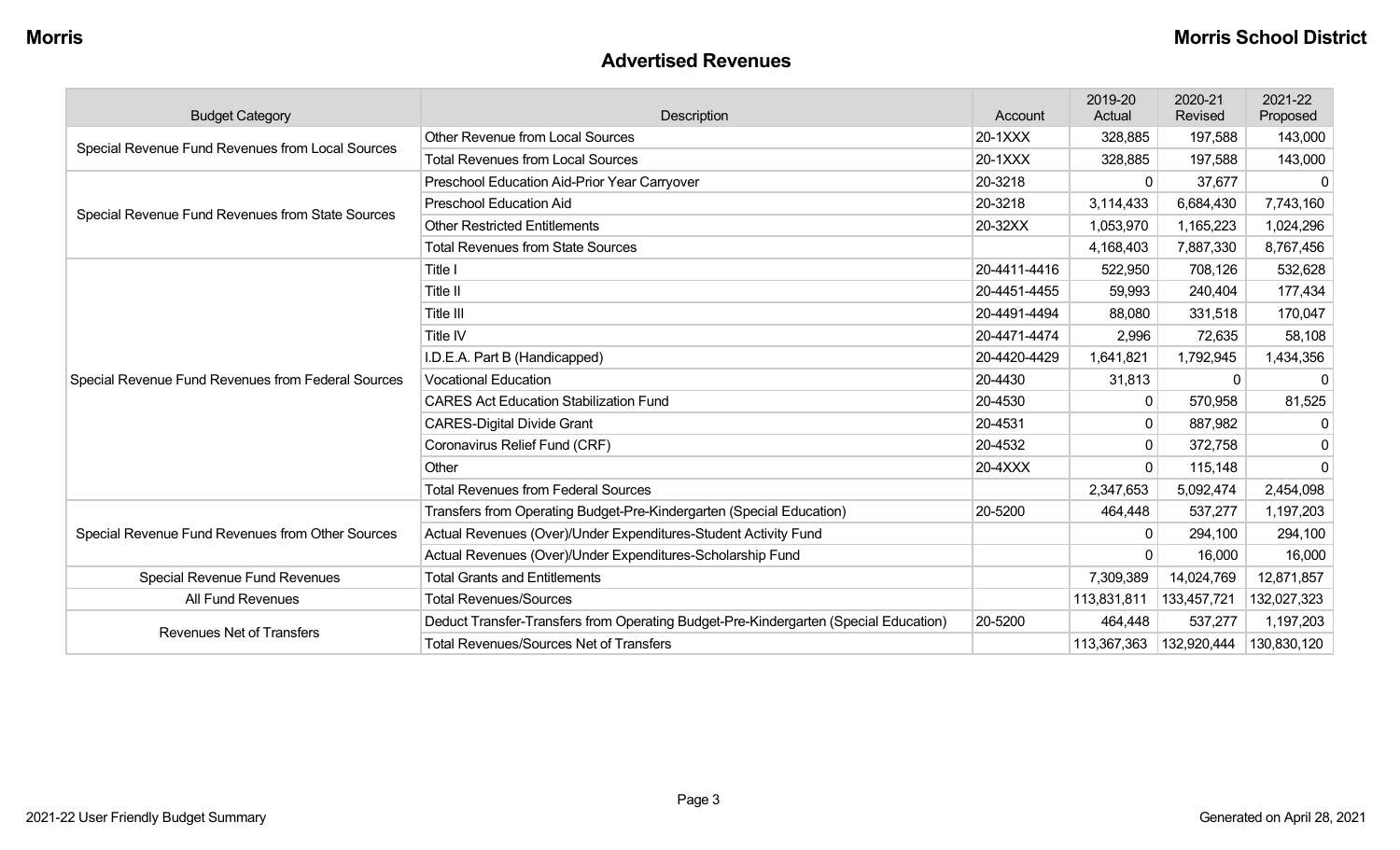# **Advertised Appropriations**

| <b>Budget Category</b>                               | Description                                                                        | Account        | 2019-20<br>Actual | 2020-21<br>Revised | 2021-22<br>Proposed |
|------------------------------------------------------|------------------------------------------------------------------------------------|----------------|-------------------|--------------------|---------------------|
|                                                      | <b>Regular Programs-Instruction</b>                                                | 11-1XX-100-XXX | 29,471,891        | 32,351,928         | 32,789,230          |
|                                                      | <b>Special Education-Instruction</b>                                               | 11-2XX-100-XXX | 6,670,823         | 7,363,208          | 7,523,648           |
|                                                      | <b>Basic Skills/Remedial-Instruction</b>                                           | 11-230-100-XXX | 757,897           | 744,819            | 461,959             |
| General Fund Current Expenses for Instruction        | <b>Bilingual Education-Instruction</b>                                             | 11-240-100-XXX | 2,408,016         | 3,212,486          | 3,421,255           |
|                                                      | School-Sponsored Cocurricular or Extracurricular Activities-Instruction            | 11-401-100-XXX | 280,137           | 323,445            | 320,827             |
|                                                      | School-Sponsored Athletics-Instruction                                             | 11-402-100-XXX | 1,136,033         | 1,243,585          | 1,293,237           |
|                                                      | Before/After School Programs                                                       | 11-421-XXX-XXX | 42,417            | 89,056             | 57,506              |
|                                                      | Undistributed Expenditures-Instruction (Tuition)                                   | 11-000-100-XXX | 5,370,532         | 6,000,507          | 6,207,267           |
|                                                      | Undistributed Expenditures-Attendance and Social Work                              | 11-000-211-XXX | 67,271            | 68,976             | 64,896              |
|                                                      | Undistributed Expenditures-Health Services                                         | 11-000-213-XXX | 1,125,120         | 1,401,754          | 1,288,236           |
|                                                      | Undistributed Expenditures-Speech, OT, PT and Related Services                     | 11-000-216-XXX | 2,470,167         | 2,868,425          | 2,869,737           |
|                                                      | Undistributed Expenditures-Other Support Services, Students-Extraordinary Services | 11-000-217-XXX | 1,101,844         | 1,209,506          | 1,022,576           |
|                                                      | Undistributed Expenditures-Guidance                                                | 11-000-218-XXX | 2,374,597         | 2,540,030          | 2,478,490           |
|                                                      | Undistributed Expenditures-Child Study Teams                                       | 11-000-219-XXX | 2,864,914         | 3,119,287          | 3,216,518           |
|                                                      | Undistributed Expenditures-Improvement of Instruction Services                     | 11-000-221-XXX | 982,758           | 1,069,468          | 655,077             |
| General Fund Current Expenses for Support Services   | Undistributed Expenditures-Education Media Services/Library                        | 11-000-222-XXX | 1,905,219         | 2,039,600          | 1,965,753           |
|                                                      | Undistributed Expenditures-Instructional Staff Training Services                   | 11-000-223-XXX | 117,922           | 145,401            | 152,326             |
|                                                      | Undistributed Expenditures-Support Services-General Administration                 | 11-000-230-XXX | 1,384,433         | 1,787,435          | 1,769,740           |
|                                                      | Undistributed Expenditures-Support Services-School Administration                  | 11-000-240-XXX | 3,916,524         | 4,314,452          | 4,448,877           |
|                                                      | Undistributed Expenditures-Central Services                                        | 11-000-251-XXX | 1,536,252         | 1,630,820          | 1,661,015           |
|                                                      | Undistributed Expenditures-Administrative InformationTechnology                    | 11-000-252-XXX | 460,736           | 565,884            | 590,550             |
|                                                      | Undistributed Expenditures-Operation and Maintenance of Plant Services             | 11-000-26X-XXX | 9,728,660         | 10,669,748         | 10,871,852          |
|                                                      | Undistributed Expenditures-Student Transportation Services                         | 11-000-270-XXX | 7,437,184         | 8,507,053          | 8,493,128           |
|                                                      | Personal Services-Employee Benefits                                                | 11-XXX-XXX-2XX | 17,625,775        | 19,198,601         | 19,669,462          |
|                                                      | <b>Total Undistributed Expenditures</b>                                            |                | 60,469,908        | 67,136,947         | 67,425,500          |
| General Fund Current Expenses for Increased Reserves | Interest Earned on Maintenance Reserve                                             | 10-606         | 0                 | 350                | 350                 |
| <b>General Fund Current Expenses</b>                 | <b>Total General Current Expense</b>                                               |                | 101,237,122       | 112,465,824        | 113,293,512         |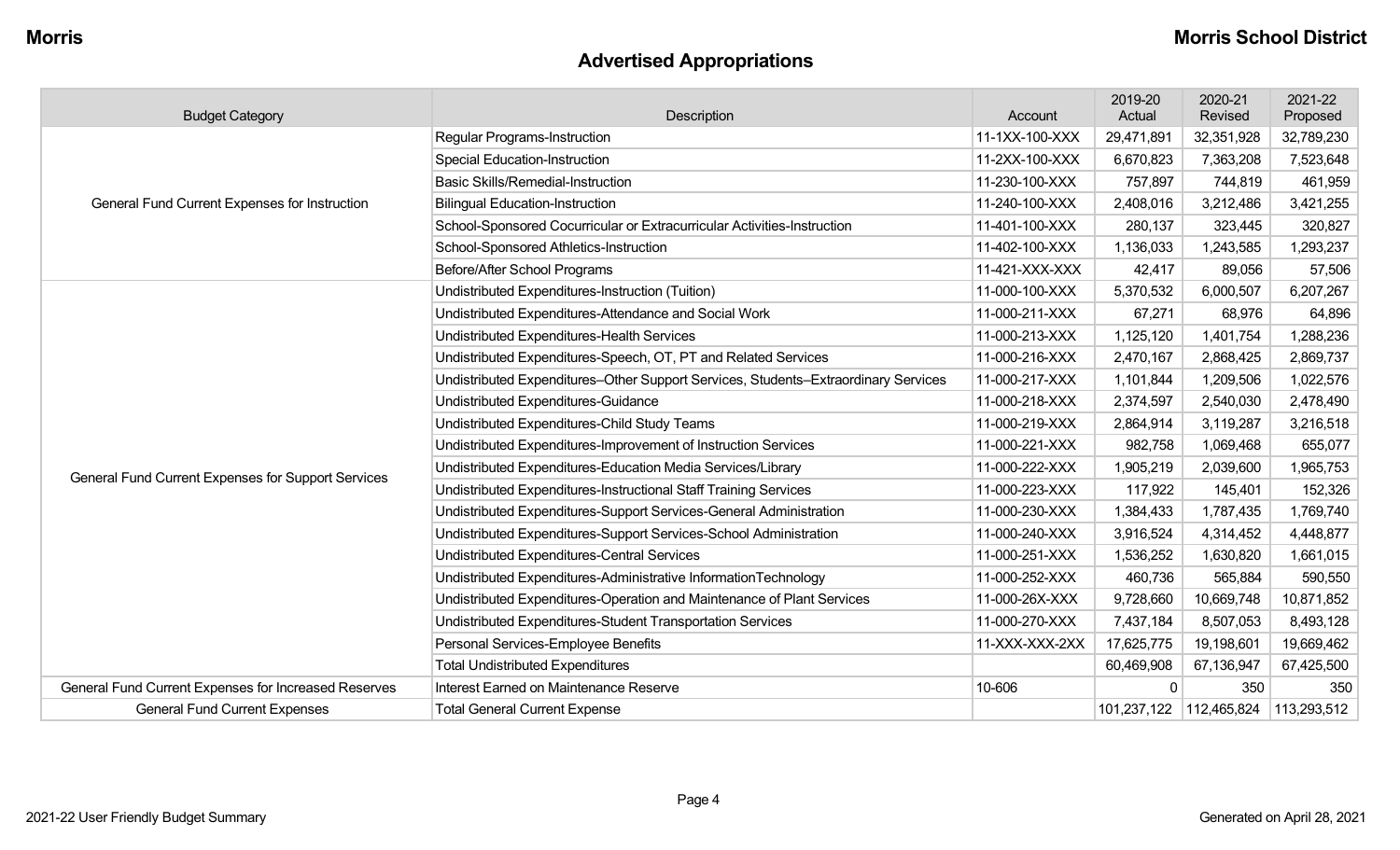# **Advertised Appropriations**

| <b>Budget Category</b>                                    | Description                                             | Account        | 2019-20<br>Actual | 2020-21<br>Revised | 2021-22<br>Proposed |
|-----------------------------------------------------------|---------------------------------------------------------|----------------|-------------------|--------------------|---------------------|
|                                                           | Equipment                                               | 12-XXX-XXX-730 | 1,087,043         | 2,227,073          | 1,104,519           |
|                                                           | <b>Facilities Acquisition and Construction Services</b> | 12-000-400-XXX | 37,738            | 37,738             | 37,738              |
| <b>Capital Outlay</b>                                     | Capital Reserve-Transfer to Capital Projects            | 12-000-400-931 | 2,835,600         | 3,333,500          | 3,330,000           |
|                                                           | Interest Deposit to Capital Reserve                     | 10-604         | $\mathbf 0$       | 10,000             | 10,000              |
|                                                           | <b>Total Capital Outlay</b>                             |                | 3,960,381         | 5,608,311          | 4,482,257           |
| <b>General Fund Expenses and Transfers</b>                | <b>Transfer of Funds to Charter Schools</b>             | 10-000-100-56X | 1,324,919         | 1,358,817          | 1,379,697           |
|                                                           | <b>General Fund Grand Total</b>                         |                | 106,522,422       | 119,432,952        | 119,155,466         |
|                                                           | <b>Local Projects</b>                                   | 20-XXX-XXX-XXX | 328,885           | 197,588            | 143,000             |
| Special Revenue Fund Expenses for Grants and Entitlements | <b>Student Activity Fund</b>                            | 20-475-XXX-XXX | $\mathbf 0$       | 294,100            | 294,100             |
|                                                           | Scholarship Fund                                        | 20-476-XXX-XXX | $\Omega$          | 16,000             | 16,000              |
|                                                           | <b>Preschool Education Aid Instruction</b>              | 20-218-100-XXX | 937,309           | 1,278,882          | 1,991,139           |
| Special Revenue Fund Expenses for Preschool Education Aid | <b>Support Services</b>                                 | 20-218-200-XXX | 2,637,622         | 5,897,825          | 6,842,839           |
|                                                           | Facility Acquisition and Construction Services          | 20-218-400-XXX | 3,950             | 82,677             | 106,385             |
|                                                           | <b>Total Preschool Education Aid</b>                    | 20-218-XXX-XXX | 3,578,881         | 7,259,384          | 8,940,363           |
|                                                           | Nonpublic Textbooks                                     | 20-XXX-XXX-XXX | 95,762            | 125,234            | 100,187             |
|                                                           | Nonpublic Auxiliary Services                            | 20-XXX-XXX-XXX | 86,860            | 113,678            | 90,942              |
| Special Revenue Fund Expenses for Other State Projects    | Nonpublic Handicapped Services                          | 20-XXX-XXX-XXX | 202,959           | 187,829            | 150,263             |
|                                                           | <b>Nonpublic Nursing Services</b>                       | 20-XXX-XXX-XXX | 256,487           | 271,932            | 217,546             |
|                                                           | Nonpublic Technology Initiative                         | 20-XXX-XXX-XXX | 94,853            | $\Omega$           | 92,118              |
|                                                           | Nonpublic Security Aid                                  | 20-XXX-XXX-XXX | 317,049           | 466,550            | 373,240             |
| Special Revenue Fund Expenses for State Projects          | <b>Total State Projects</b>                             | 20-XXX-XXX-XXX | 4,632,851         | 8,424,607          | 9,964,659           |
|                                                           | Title I                                                 | 20-XXX-XXX-XXX | 522,950           | 708,126            | 532,628             |
|                                                           | <b>Title II</b>                                         | 20-XXX-XXX-XXX | 59,993            | 240,404            | 177,434             |
|                                                           | Title III                                               | 20-XXX-XXX-XXX | 88,080            | 331,518            | 170,047             |
| Special Revenue Fund Expenses for Federal Projects        | Title IV                                                | 20-XXX-XXX-XXX | 2,996             | 72,635             | 58,108              |
|                                                           | I.D.E.A. Part B (Handicapped)                           | 20-XXX-XXX-XXX | 1,641,821         | 1,792,945          | 1,434,356           |
|                                                           | <b>Vocational Education</b>                             | 20-XXX-XXX-XXX | 31,813            | $\mathbf 0$        | $\mathbf 0$         |
|                                                           | <b>CARES Act Education Stabilization Fund</b>           | 20-477-XXX-XXX | $\mathbf 0$       | 570,958            | 81,525              |
|                                                           | Bridging the Digital Divide Program                     | 20-478-XXX-XXX | $\mathbf 0$       | 887,982            | $\overline{0}$      |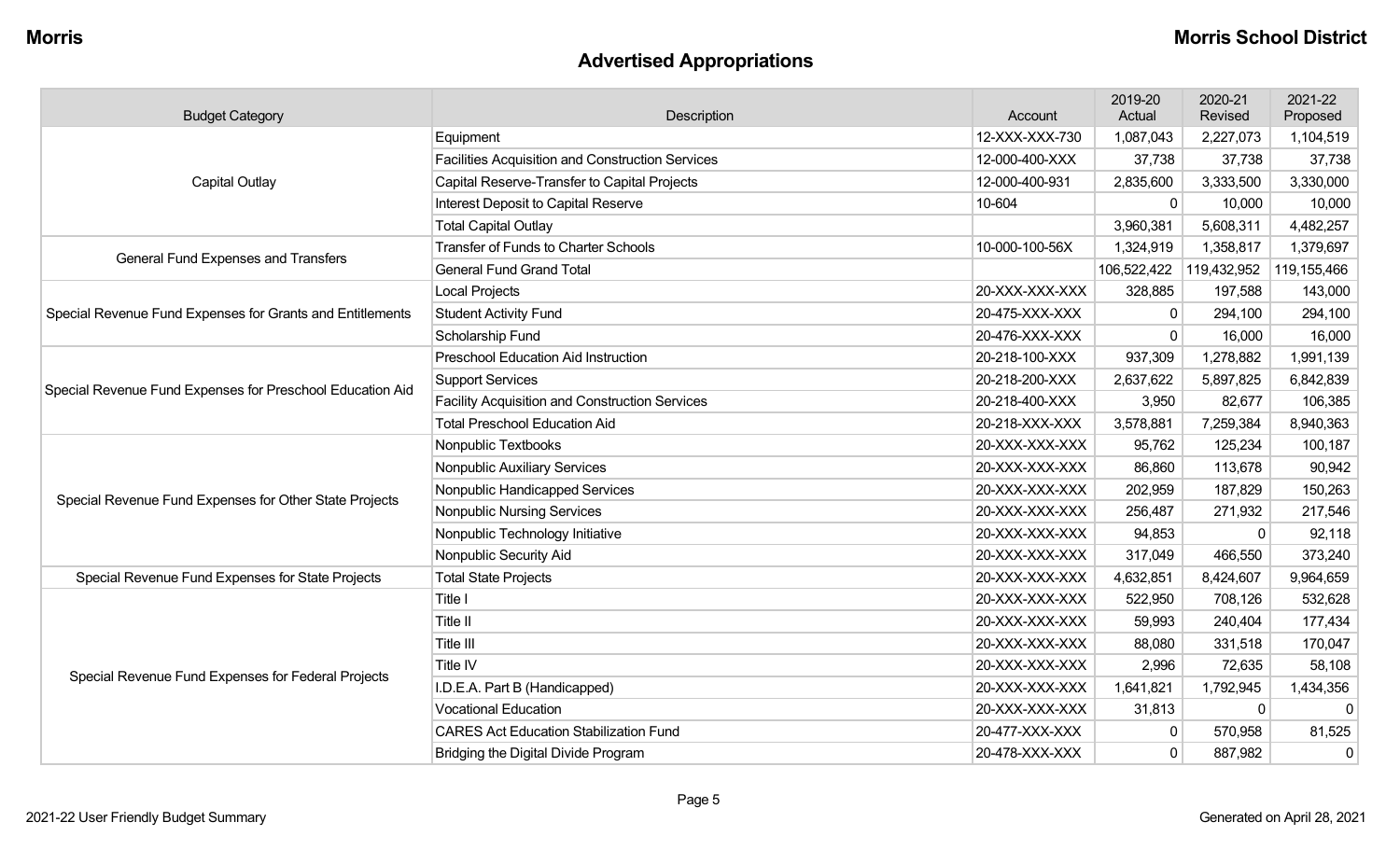# **Advertised Appropriations**

| <b>Budget Category</b>                             | Description                                                               | Account        | 2019-20<br>Actual | 2020-21<br>Revised | 2021-22<br>Proposed |
|----------------------------------------------------|---------------------------------------------------------------------------|----------------|-------------------|--------------------|---------------------|
|                                                    | Coronavirus Relief Fund (CRF) Grant Program                               | 20-479-XXX-XXX |                   | 372,758            | $\Omega$            |
| Special Revenue Fund Expenses for Federal Projects | Nonpublic Technology Funds Under CRF                                      | 20-482-XXX-XXX |                   | 115,148            | $\Omega$            |
|                                                    | <b>Total Federal Projects</b>                                             | 20-XXX-XXX-XXX | 2,347,653         | 5,092,474          | 2,454,098           |
| Special Revenue Fund Expenses                      | <b>Total Special Revenue Funds</b>                                        |                | 7,309,389         | 14,024,769         | 12,871,857          |
| All Fund Expenses                                  | <b>Total Expenditures/Appropriations</b>                                  |                | 113,831,811       | 133,457,721        | 132,027,323         |
|                                                    | Deduct Transfer-Local Contribution-Transfer To Special Revenues-Inclusion | 11-105-100-936 | 464,448           | 537,277            | 1,197,203           |
| <b>Expenses Net of Transfers</b>                   | <b>Total Expenditures Net of Transfers</b>                                |                | 113,367,363       | 132,920,444        | 130,830,120         |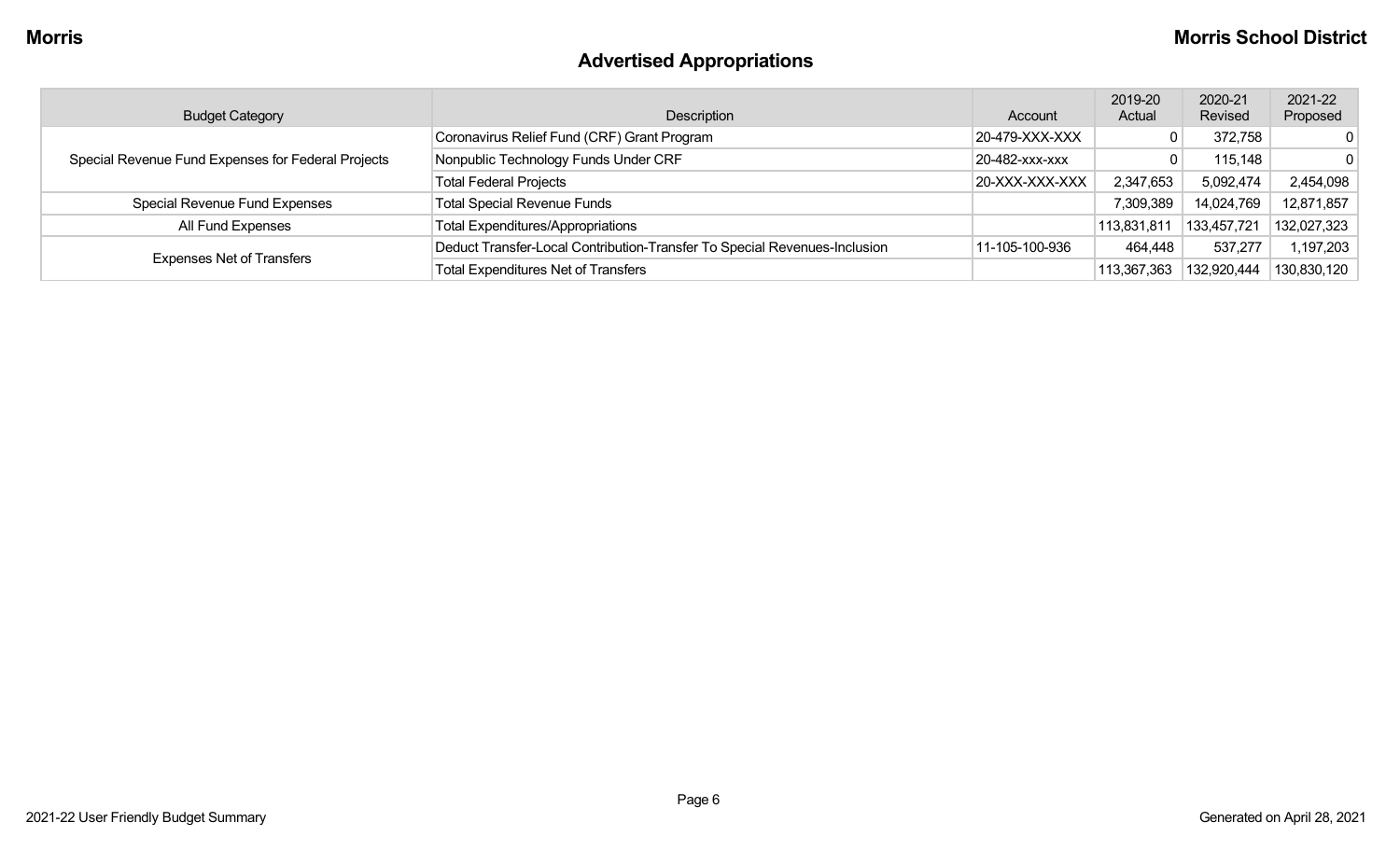# **Advertised Recapitulation of Balances**

| <b>Fund Balance Category</b>                   | <b>Budget Category</b>                                           | Audited<br><b>Balance</b><br>06/30/2019 | Audited<br><b>Balance</b><br>06/30/2020 | Estimated<br><b>Balance</b><br>06/30/2021 | Estimated<br><b>Balance</b><br>06/30/2022 |
|------------------------------------------------|------------------------------------------------------------------|-----------------------------------------|-----------------------------------------|-------------------------------------------|-------------------------------------------|
|                                                | Capital Reserve                                                  | 12,946,975                              | 13,048,917                              | 9,725,417                                 | 6,405,417                                 |
|                                                | <b>Adult Education Programs</b>                                  |                                         |                                         |                                           |                                           |
|                                                | Maintenance Reserve                                              | 4,095,762                               | 4,097,669                               | 3,444,519                                 | 2,791,369                                 |
| <b>Restricted for General Operating Budget</b> | Legal Reserve                                                    | 6,775,608                               | 8,597,969                               | 4,716,664                                 |                                           |
|                                                | <b>Tuition Reserve</b>                                           |                                         |                                         |                                           | 0                                         |
|                                                | <b>Current Expense Emergency Reserve</b>                         |                                         |                                         |                                           | 0                                         |
|                                                | Impact Aid Reserve for General Expenses (Sections 8002 and 8003) | 0                                       |                                         |                                           | 0                                         |
|                                                | Impact Aid Reserve for Capital Expenses (Sections 8007 and 8008) | $\Omega$                                | 0                                       |                                           | 0                                         |
| Restricted for Repayment of Debt               | Repayment of Debt                                                |                                         |                                         |                                           | $\Omega$                                  |
|                                                | <b>General Operating Budget</b>                                  | 6,038,165                               | 5,513,230                               | 3,401,283                                 | 2,386,676                                 |
| Unrestricted                                   | Repayment of Debt                                                |                                         |                                         |                                           | 0                                         |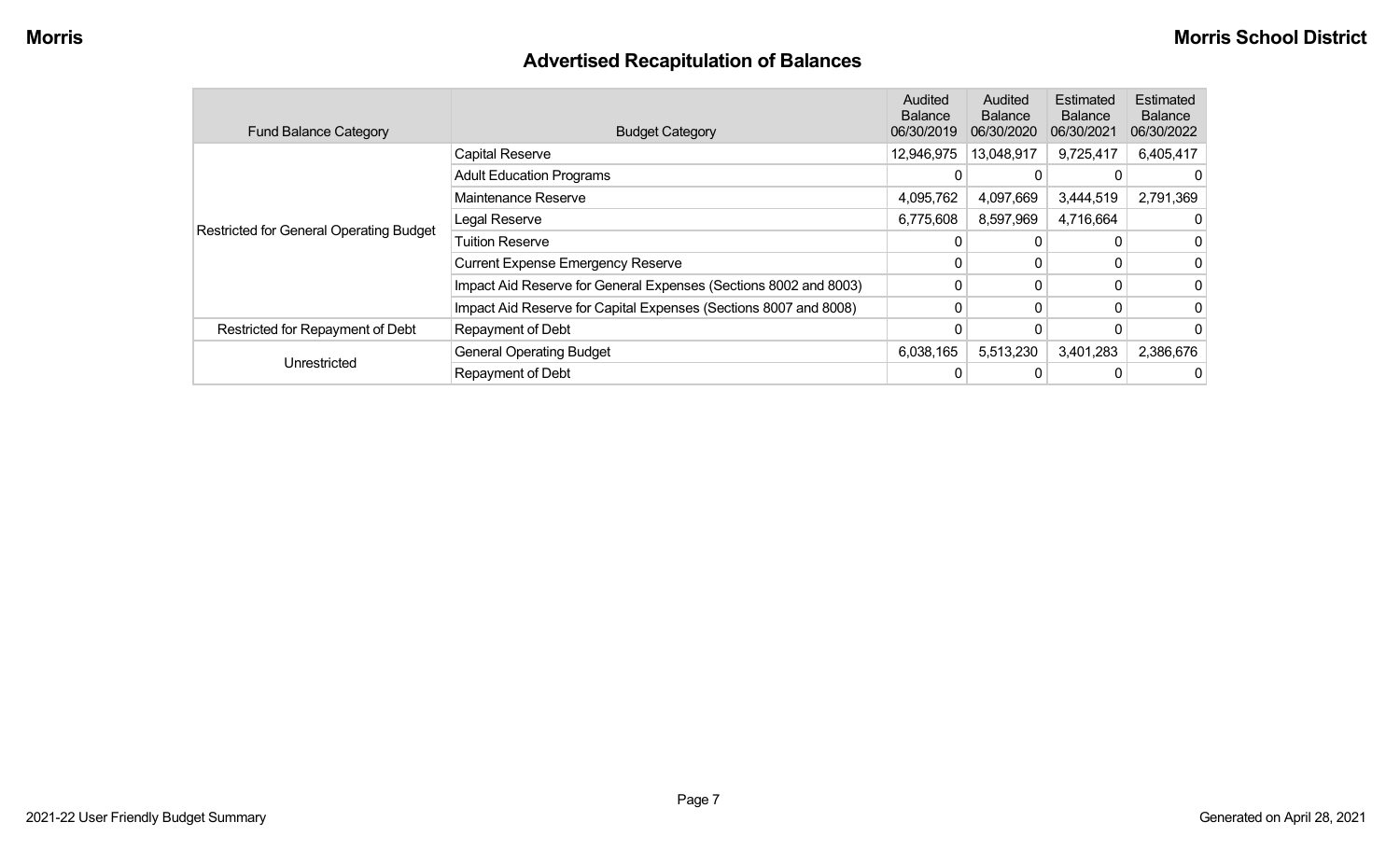#### **Advertised Per Pupil Cost Calculations**

| Per Pupil Cost Calculations                       | 2018-19<br><b>Actual Costs</b> | 2019-20<br><b>Actual Costs</b> | 2020-21<br><b>Original Budget</b> | 2020-21<br><b>Revised Budget</b> | 2021-22<br><b>Proposed Budget</b> |
|---------------------------------------------------|--------------------------------|--------------------------------|-----------------------------------|----------------------------------|-----------------------------------|
| <b>Total Budgetary Comparative Per Pupil Cost</b> | \$17,462                       | \$17,203                       | \$18,549                          | \$19,565                         | \$18,961                          |
| <b>Total Classroom Instruction</b>                | \$9,889                        | \$9,698                        | \$10,352                          | \$11,019                         | \$10,725                          |
| <b>Classroom-Salaries and Benefits</b>            | \$9,250                        | \$9,171                        | \$9,785                           | \$10,336                         | \$10,132                          |
| Classroom-General Supplies and Textbooks          | \$357                          | \$276                          | \$280                             | \$345                            | \$305                             |
| <b>Classroom-Purchased Services</b>               | \$282                          | \$251                          | \$286                             | \$338                            | \$288                             |
| <b>Total Support Services</b>                     | \$3,182                        | \$3,198                        | \$3,588                           | \$3,686                          | \$3,448                           |
| Support Services-Salaries and Benefits            | \$2,741                        | \$2,782                        | \$3,076                           | \$3,134                          | \$2,915                           |
| <b>Total Administrative Costs</b>                 | \$1,775                        | \$1,704                        | \$1,772                           | \$1,947                          | \$1,927                           |
| <b>Administration Salaries and Benefits</b>       | \$1,413                        | \$1,388                        | \$1,364                           | \$1,513                          | \$1,490                           |
| <b>Total Operations and Maintenance of Plant</b>  | \$2,101                        | \$2,116                        | \$2,305                           | \$2,368                          | \$2,299                           |
| Operations and Maintenance-Salaries and Benefits  | \$1,160                        | \$1,108                        | \$1,180                           | \$1,230                          | \$1,153                           |
| <b>Board Contribution to Food Services</b>        | \$0                            | \$0                            | \$0                               | \$0                              | \$0                               |
| <b>Total Extracurricular Costs</b>                | \$357                          | \$334                          | \$361                             | \$374                            | \$370                             |
| <b>Total Equipment Costs</b>                      | \$79                           | \$210                          | \$292                             | \$453                            | \$227                             |
| Legal Costs                                       | \$53                           | \$36                           | \$53                              | \$55                             | \$52                              |
| Employee Benefits as a percentage of salaries*    | 30.42%                         | 28.73%                         | 30.04%                            | 28.94%                           | 29.54%                            |

\*Does not include pension and social security paid by the State on-behalf of the district.

\*\*Federal and State funds in the blended resource school-based budgets.

The information presented in columns 1 through 3 as well as the related descriptions of the per pupil cost calculations are contained in the Taxpayers' Guide to Education Spending and can be found on the Department of Education's Internet website: http://www.state.nj.us/education/guide/. This publication is also available in the board office and public libraries. The same calculations were performed using the 2020-21 revised appropriations and the 2021-22 budgeted appropriations presented in this advertised budget. Total Budgetary Comparative Per Pupil Cost is defined as current expense exclusive of tuition expenditures, transportation, residential costs, and judgments against the school district. For all years it also includes the restricted entitlement aids. With the exception of Total Equipment Cost, each of the other per pupil cost calculations presented is a component of the total comparative per pupil cost, although all components are not shown.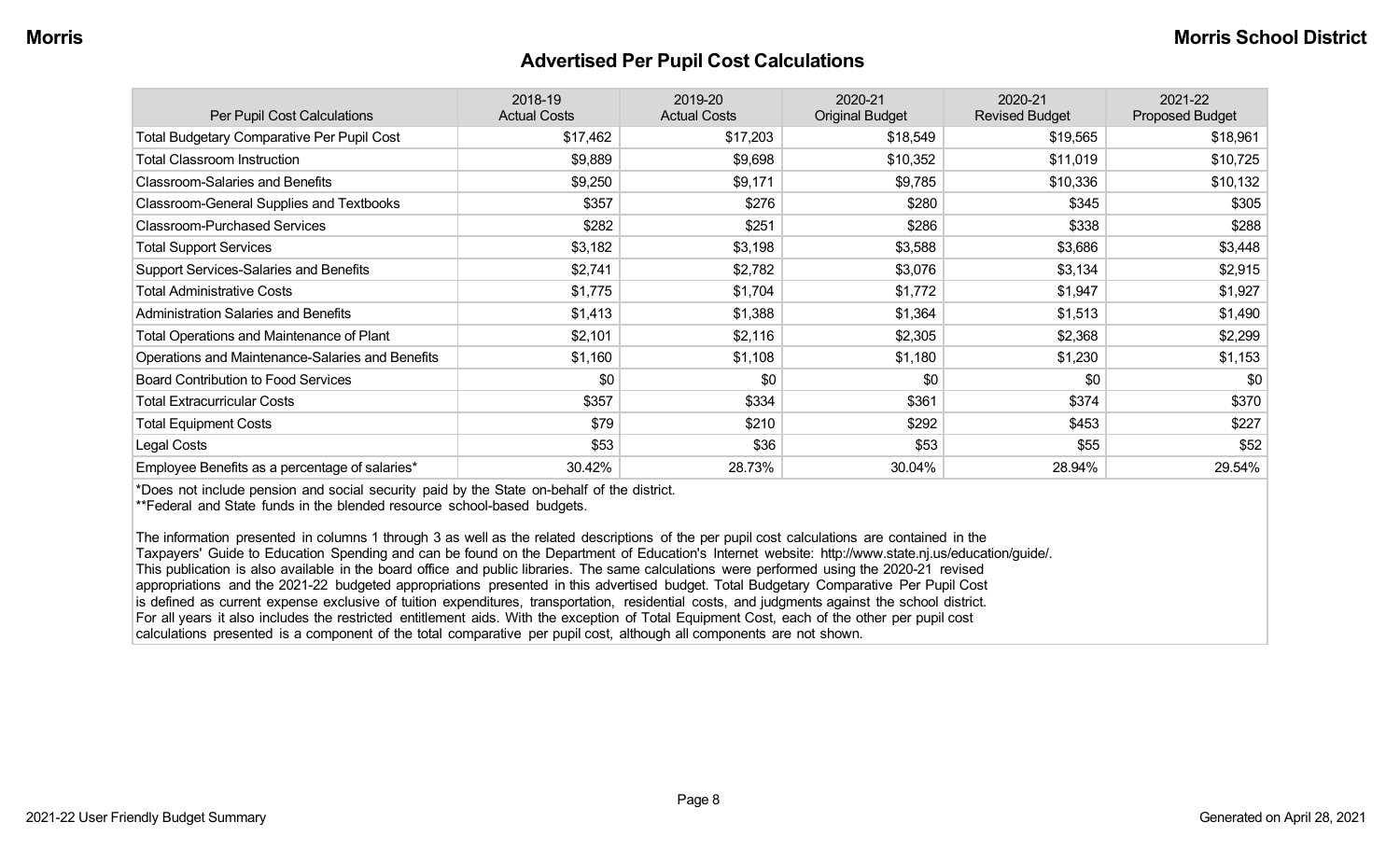#### **Shared Services**

| <b>Shared Service Category</b>             |                                                                                                                                                                                                                                            | Amount<br>Saved |
|--------------------------------------------|--------------------------------------------------------------------------------------------------------------------------------------------------------------------------------------------------------------------------------------------|-----------------|
| <b>Type</b>                                | <b>Shared Service Category Description</b>                                                                                                                                                                                                 | (Optional)      |
| <b>Food Services</b>                       | Food Services and administrative oversight provided to Shepard School and Head Start                                                                                                                                                       |                 |
| Insurance Coverages and<br><b>Benefits</b> | Member of N.J. Schools Insurance Group (NJSIG) and sub fund Educational risk & Insurance Consortium - West (ERIC WEST) and School Alliance Insurance Fund (SAIF)                                                                           | U               |
| Municipal/Public Works                     | Morris County Utility Authority Recycling                                                                                                                                                                                                  | $\mathbf 0$     |
|                                            | Morris Township and Morristown Public Works - shared use of materials and equipment                                                                                                                                                        | 0               |
|                                            | Morris Education Foundation                                                                                                                                                                                                                | 0               |
| <b>Others</b>                              | Morris School District Preschool Outreach provides professional development and consultation services to local preschools (Neighborhood House, Head Start, Greater<br>Morris YMCA, Kirby Madison YMCA, Salvation Army and Temple B'Nai Or) |                 |
|                                            | NJ Department of the Treasury, Division of Purchasing and Property - State Contract Pricing                                                                                                                                                | 0               |
|                                            | <b>Educational Data Services</b>                                                                                                                                                                                                           |                 |
|                                            | Educational Services Commission of New Jersey                                                                                                                                                                                              | 0               |
|                                            | Hunterdon County Educational Services Commission Pricing System                                                                                                                                                                            | $\mathbf 0$     |
| Purchasing                                 | Morris County Cooperative Pricing Council (MCCPC)                                                                                                                                                                                          | $\mathbf{0}$    |
|                                            | Somerset County Cooperative Pricing System                                                                                                                                                                                                 | 0               |
|                                            | The Interlocal Purchasing System (TIPS) - national purchasing cooperative                                                                                                                                                                  | 0               |
|                                            | Camden County Educational Services Commission Cooperative Pricing Agreement                                                                                                                                                                |                 |
|                                            | Gov Deals - Sale of District Assets                                                                                                                                                                                                        | 0               |
|                                            | Power / Utilities - Alliance for Competitive Energy Services - ACES energy aggregation bidding                                                                                                                                             | 0               |
|                                            | Morris County Educational Services Commission - CST Services                                                                                                                                                                               | $\mathbf 0$     |
| <b>Special Education Services</b>          | Morris School District Multiple Disabilities Program (K-8 program accepting students including students with Autism) into self-contained and general education settings<br>involving ABA services                                          | 0               |
|                                            | Morris Union Jointure Commission - Professional development and autistic programs                                                                                                                                                          | 0               |
| Transportation Services,                   | Educational Services Commission of Morris County - Use of transportation depot                                                                                                                                                             |                 |
| including Fuel                             | Educational Services Commission of Morris County - Special education transportation services                                                                                                                                               | 0               |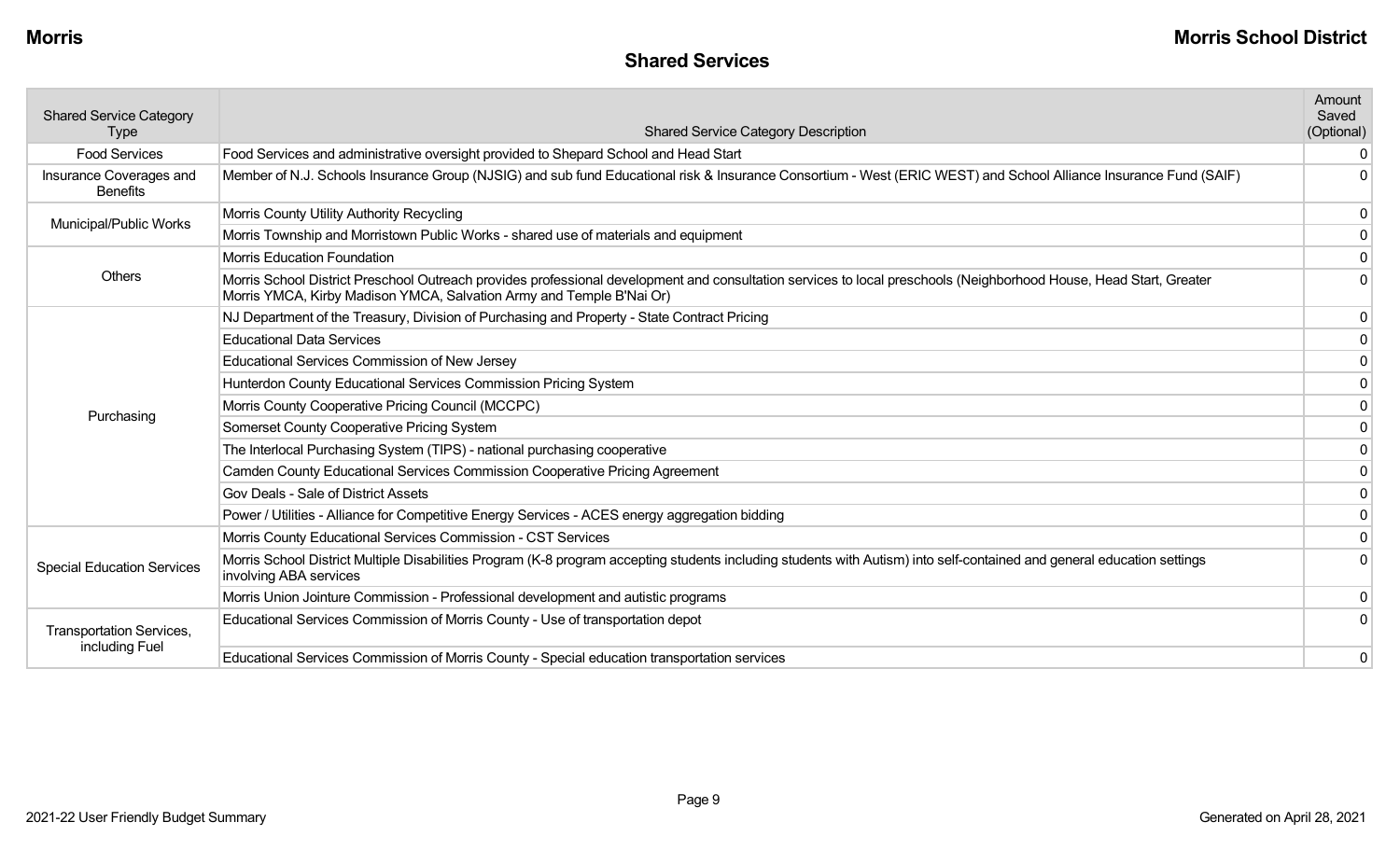#### **Estimated Tax Rates**

| Municipality    | Category                                                                                                           | Amount        |
|-----------------|--------------------------------------------------------------------------------------------------------------------|---------------|
|                 | (A) General Fund School Levy                                                                                       | 62,867,922    |
|                 | (D) Total School Levy                                                                                              | 62,867,922    |
|                 | (B) Estimated Net Taxable Valuation (as of 02/18/20)                                                               | 5,402,534,838 |
| Morris Township | (H) Estimated Equalized Valuation (as of 02/18/20)                                                                 | 5,752,273,039 |
|                 | (C) Estimated 2021-22 General Fund School Tax Rate, Without Repayment of Debt or Adjustments=100x(A)/(B)           | 1.1637        |
|                 | (F) Estimated 2021-22 Total School Tax Rate, With Repayment of Debt and Adjustments=100x(D)/(B)                    | 1.1637        |
|                 | (I) Estimated 2021-22 Equalized General Fund School Tax Rate, Without Repayment of Debt or Adjustments=100x(A)/(H) | 1.0929        |
|                 | (L) Estimated 2021-22 Equalized Total School Tax Rate, With Repayment of Debt and Adjustments=100x(D)/(H)          | 1.0929        |
|                 | (A) General Fund School Levy                                                                                       | 33,394,989    |
|                 | (D) Total School Levy                                                                                              | 33,394,989    |
|                 | (B) Estimated Net Taxable Valuation (as of 02/18/20)                                                               | 2,296,392,450 |
|                 | (H) Estimated Equalized Valuation (as of 02/18/20)                                                                 | 2,982,327,857 |
| Morristown Town | (C) Estimated 2021-22 General Fund School Tax Rate, Without Repayment of Debt or Adjustments=100x(A)/(B)           | 1.4542        |
|                 | (F) Estimated 2021-22 Total School Tax Rate, With Repayment of Debt and Adjustments=100x(D)/(B)                    | 1.4542        |
|                 | (I) Estimated 2021-22 Equalized General Fund School Tax Rate, Without Repayment of Debt or Adjustments=100x(A)/(H) | 1.1198        |
|                 | (L) Estimated 2021-22 Equalized Total School Tax Rate, With Repayment of Debt and Adjustments=100x(D)/(H)          | 1.1198        |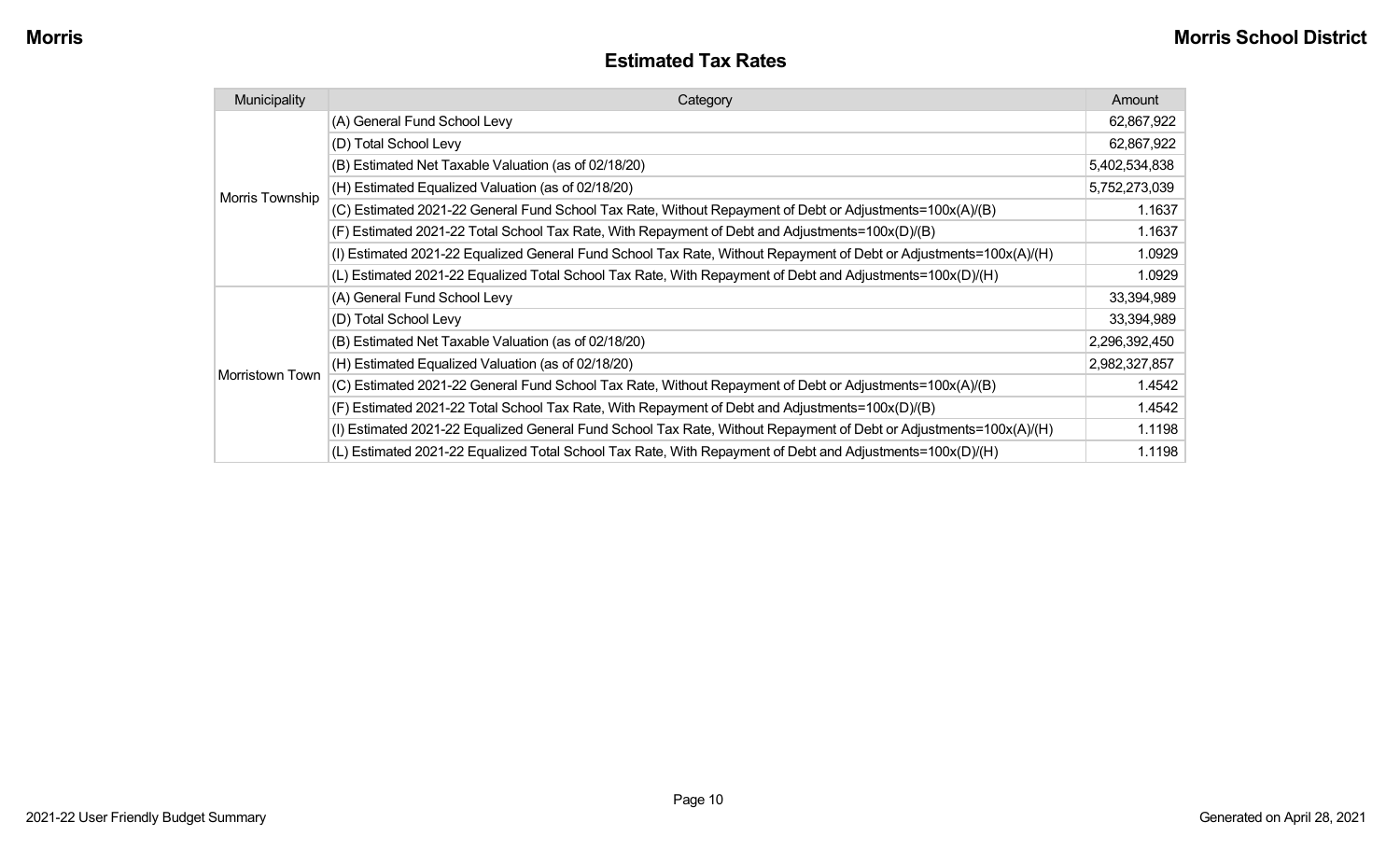| Name         | Category                                                                                  | Measure                                                                                |
|--------------|-------------------------------------------------------------------------------------------|----------------------------------------------------------------------------------------|
|              | <b>Job Title</b>                                                                          | <b>Business Administrator</b>                                                          |
| Job Title II |                                                                                           | <b>Business Administrator</b>                                                          |
|              | <b>Base Annual Salary Amount</b>                                                          | \$162,300                                                                              |
|              | Full-Time Equivalent (FTE)                                                                | 1.0                                                                                    |
|              | Shared with Another District?                                                             | N                                                                                      |
|              | <b>Shared County</b>                                                                      | None Reported                                                                          |
|              | <b>Shared District</b>                                                                    | None Reported                                                                          |
|              | Job Title Other District                                                                  | None Reported                                                                          |
|              | Member of Collective Bargaining Unit (CBU)?                                               | N                                                                                      |
|              | <b>Beginning Date of Contract</b>                                                         | 07/01/20                                                                               |
|              | <b>End Date of Contract</b>                                                               | 06/30/21                                                                               |
|              | <b>Contracted Number of Annual Work Days</b>                                              | 260                                                                                    |
|              | Contracted Number of Annual Vacation Days                                                 | 22                                                                                     |
|              | <b>Contracted Number of Annual Sick Days</b>                                              | 15                                                                                     |
|              | ANTHONY LO FRANCO Contracted Number of Annual Personal Days                               | 5                                                                                      |
|              | <b>Contracted Number of Annual Consulting Days</b>                                        | $\mathbf 0$                                                                            |
|              | Number of Other Contracted Non-Working Days                                               |                                                                                        |
|              | Description of Other Contracted Non-Working Days                                          | Bereavement                                                                            |
|              | <b>Total Allowances Amount</b>                                                            | \$21,855                                                                               |
|              | <b>Total Bonuses Amount</b>                                                               | \$0                                                                                    |
|              | <b>Total Stipends Amount</b>                                                              | \$0                                                                                    |
|              | District Contributions Above Teacher Contract for Insurance (Health, Dental, Life, Other) | \$2,297                                                                                |
|              | District Contributions Above Teacher Contract for Retirement Plans                        | \$0                                                                                    |
|              | <b>Total Contractual Post-Employment Benefit Amount</b>                                   | \$34,975                                                                               |
|              | Contractual Post-Employment Benefit Description of Payout of Sick days                    | Upon retirement, 1/3 daily rate, \$15,000 cap, based on actual through January 1, 2021 |
|              | Contractual Post-Employment Benefit Description of Payout of Vacation days                | Daily rate, max 32 days                                                                |
|              | Contractual Post-Employment Benefit Description of Payout of Personal days                | No payout of unused personal days                                                      |
|              | Contractual Post-Employment Benefit Description of Other Benefits 1                       | None Reported                                                                          |
|              | Contractual Post-Employment Benefit Description of Other Benefits 2                       | None Reported                                                                          |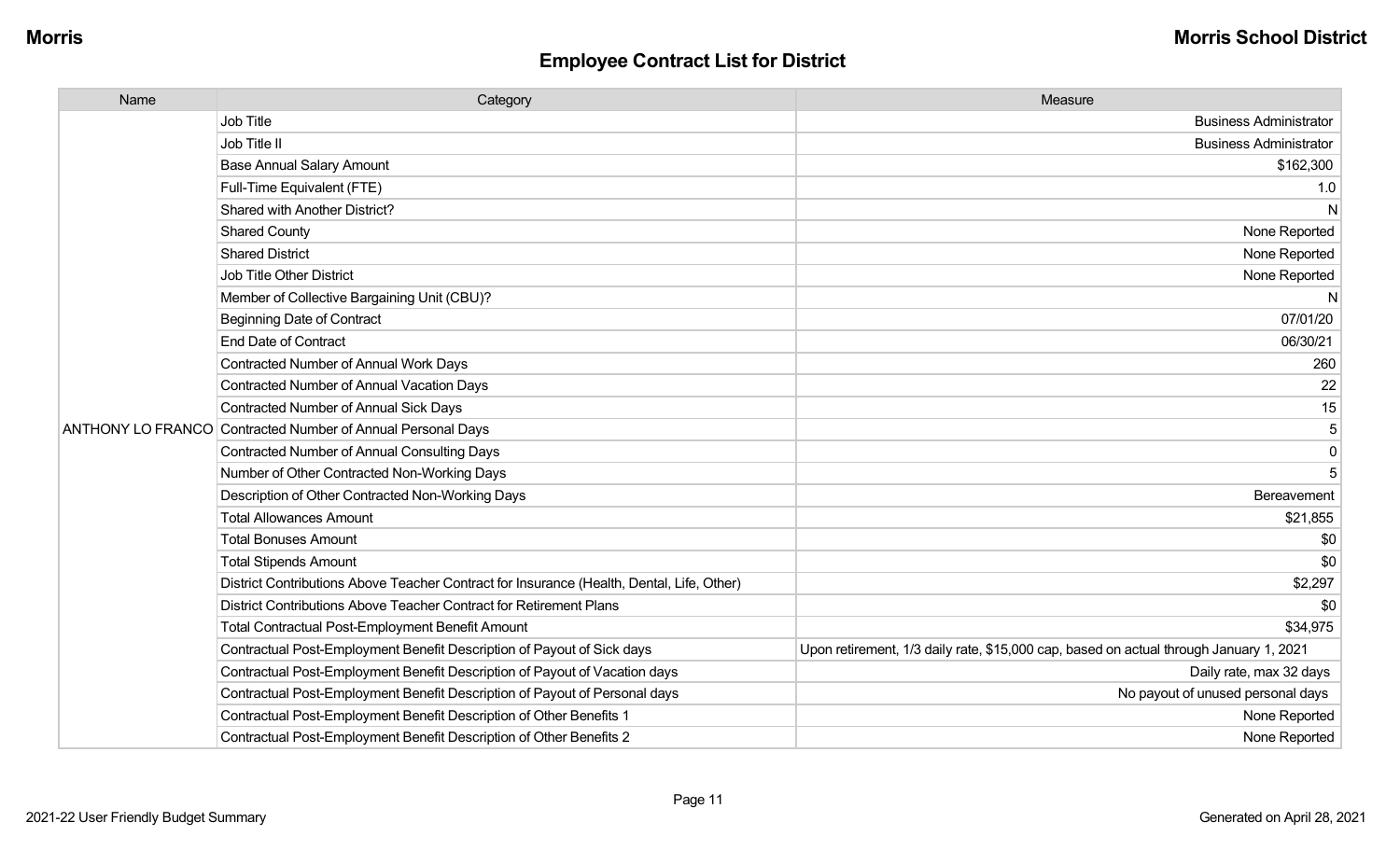| Name               | Category                                                                                          | Measure                                 |
|--------------------|---------------------------------------------------------------------------------------------------|-----------------------------------------|
|                    | Contractual Post-Employment Benefit Description of Other Benefits 3                               | None Reported                           |
|                    | <b>Total Other/In-Kind Remuneration Amount</b>                                                    | \$0                                     |
|                    | Description of Other/In-Kind Remuneration Annual Option to Buyback Sick Time in Cash              | None Reported                           |
|                    | Description of Other/In-Kind Remuneration Annual Option to Buyback Vacation Time in Cash          | None Reported                           |
|                    | Description of Other/In-Kind Remuneration Annual Option to Buyback Personal Time in Cash          | None Reported                           |
|                    | ANTHONY LO FRANCO Description of Other/In-Kind Remuneration Annual Option to Other Remuneration 1 | None Reported                           |
|                    | Description of Other/In-Kind Remuneration Annual Option to Other Remuneration 2                   | None Reported                           |
|                    | Description of Other/In-Kind Remuneration Annual Option to Other Remuneration 3                   | None Reported                           |
|                    | <b>Additional Comment 1</b>                                                                       | None Reported                           |
|                    | <b>Additional Comment 2</b>                                                                       | None Reported                           |
|                    | <b>Additional Comment 3</b>                                                                       | None Reported                           |
|                    | Job Title                                                                                         | Coordinator/Director/Manager/Supervisor |
|                    | Job Title II                                                                                      | Payroll Supervisor                      |
|                    | <b>Base Annual Salary Amount</b>                                                                  | \$88,272                                |
|                    | Full-Time Equivalent (FTE)                                                                        | 1.0                                     |
|                    | Shared with Another District?                                                                     | N                                       |
|                    | <b>Shared County</b>                                                                              | None Reported                           |
|                    | <b>Shared District</b>                                                                            | None Reported                           |
|                    | <b>Job Title Other District</b>                                                                   | None Reported                           |
|                    | Member of Collective Bargaining Unit (CBU)?                                                       | N                                       |
| DANIEL CONSTANTINO | <b>Beginning Date of Contract</b>                                                                 | 07/01/20                                |
|                    | <b>End Date of Contract</b>                                                                       | 06/30/21                                |
|                    | Contracted Number of Annual Work Days                                                             | 240                                     |
|                    | <b>Contracted Number of Annual Vacation Days</b>                                                  | 22                                      |
|                    | <b>Contracted Number of Annual Sick Days</b>                                                      | 15                                      |
|                    | <b>Contracted Number of Annual Personal Days</b>                                                  | 5                                       |
|                    | <b>Contracted Number of Annual Consulting Days</b>                                                | $\mathbf 0$                             |
|                    | Number of Other Contracted Non-Working Days                                                       | 3                                       |
|                    | Description of Other Contracted Non-Working Days                                                  | Bereavement                             |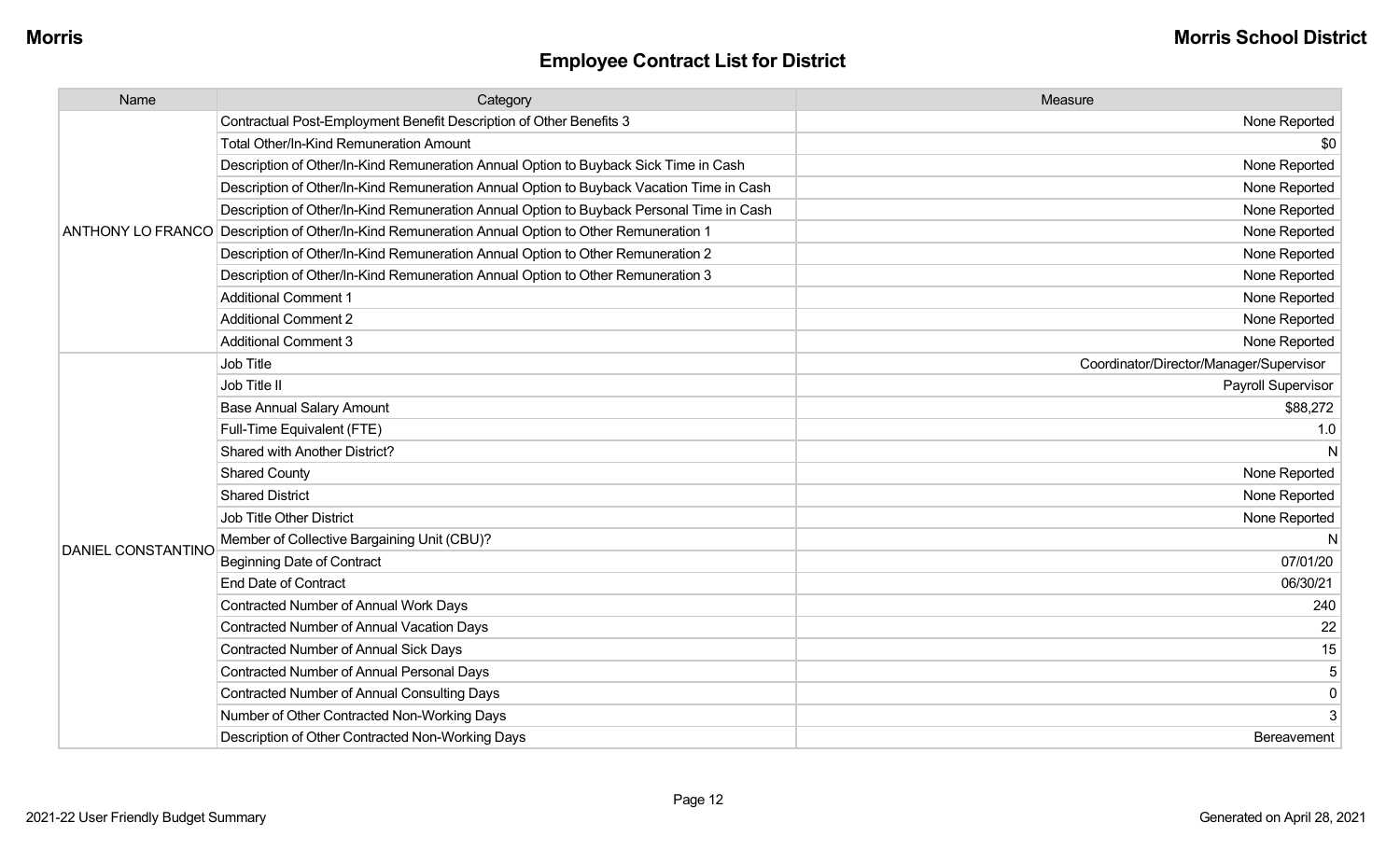| Name                      | Category                                                                                  | Measure                                                                                |
|---------------------------|-------------------------------------------------------------------------------------------|----------------------------------------------------------------------------------------|
|                           | <b>Total Allowances Amount</b>                                                            | \$1,836                                                                                |
|                           | <b>Total Bonuses Amount</b>                                                               | \$0                                                                                    |
|                           | <b>Total Stipends Amount</b>                                                              | \$0                                                                                    |
|                           | District Contributions Above Teacher Contract for Insurance (Health, Dental, Life, Other) | \$5,703                                                                                |
|                           | District Contributions Above Teacher Contract for Retirement Plans                        | \$0                                                                                    |
|                           | <b>Total Contractual Post-Employment Benefit Amount</b>                                   | \$25,133                                                                               |
|                           | Contractual Post-Employment Benefit Description of Payout of Sick days                    | Upon retirement, 1/3 daily rate, \$15,000 cap, based on actual through January 1, 2021 |
|                           | Contractual Post-Employment Benefit Description of Payout of Vacation days                | Daily rate, max 32 days                                                                |
|                           | Contractual Post-Employment Benefit Description of Payout of Personal days                | No payout for unused personal days                                                     |
|                           | Contractual Post-Employment Benefit Description of Other Benefits 1                       | None Reported                                                                          |
| <b>DANIEL CONSTANTINC</b> | Contractual Post-Employment Benefit Description of Other Benefits 2                       | None Reported                                                                          |
|                           | Contractual Post-Employment Benefit Description of Other Benefits 3                       | None Reported                                                                          |
|                           | <b>Total Other/In-Kind Remuneration Amount</b>                                            | \$0                                                                                    |
|                           | Description of Other/In-Kind Remuneration Annual Option to Buyback Sick Time in Cash      | None Reported                                                                          |
|                           | Description of Other/In-Kind Remuneration Annual Option to Buyback Vacation Time in Cash  | None Reported                                                                          |
|                           | Description of Other/In-Kind Remuneration Annual Option to Buyback Personal Time in Cash  | None Reported                                                                          |
|                           | Description of Other/In-Kind Remuneration Annual Option to Other Remuneration 1           | None Reported                                                                          |
|                           | Description of Other/In-Kind Remuneration Annual Option to Other Remuneration 2           | None Reported                                                                          |
|                           | Description of Other/In-Kind Remuneration Annual Option to Other Remuneration 3           | None Reported                                                                          |
|                           | <b>Additional Comment 1</b>                                                               | None Reported                                                                          |
|                           | <b>Additional Comment 2</b>                                                               | None Reported                                                                          |
|                           | <b>Additional Comment 3</b>                                                               | None Reported                                                                          |
|                           | Job Title                                                                                 | Coordinator/Director/Manager/Supervisor                                                |
|                           | Job Title II                                                                              | Data Analysis Program Dir                                                              |
|                           | <b>Base Annual Salary Amount</b>                                                          | \$151,000                                                                              |
|                           | DEBORA ENGELFRIED   Full-Time Equivalent (FTE)                                            | 1.0                                                                                    |
|                           | Shared with Another District?                                                             | N                                                                                      |
|                           | <b>Shared County</b>                                                                      | None Reported                                                                          |
|                           | <b>Shared District</b>                                                                    | None Reported                                                                          |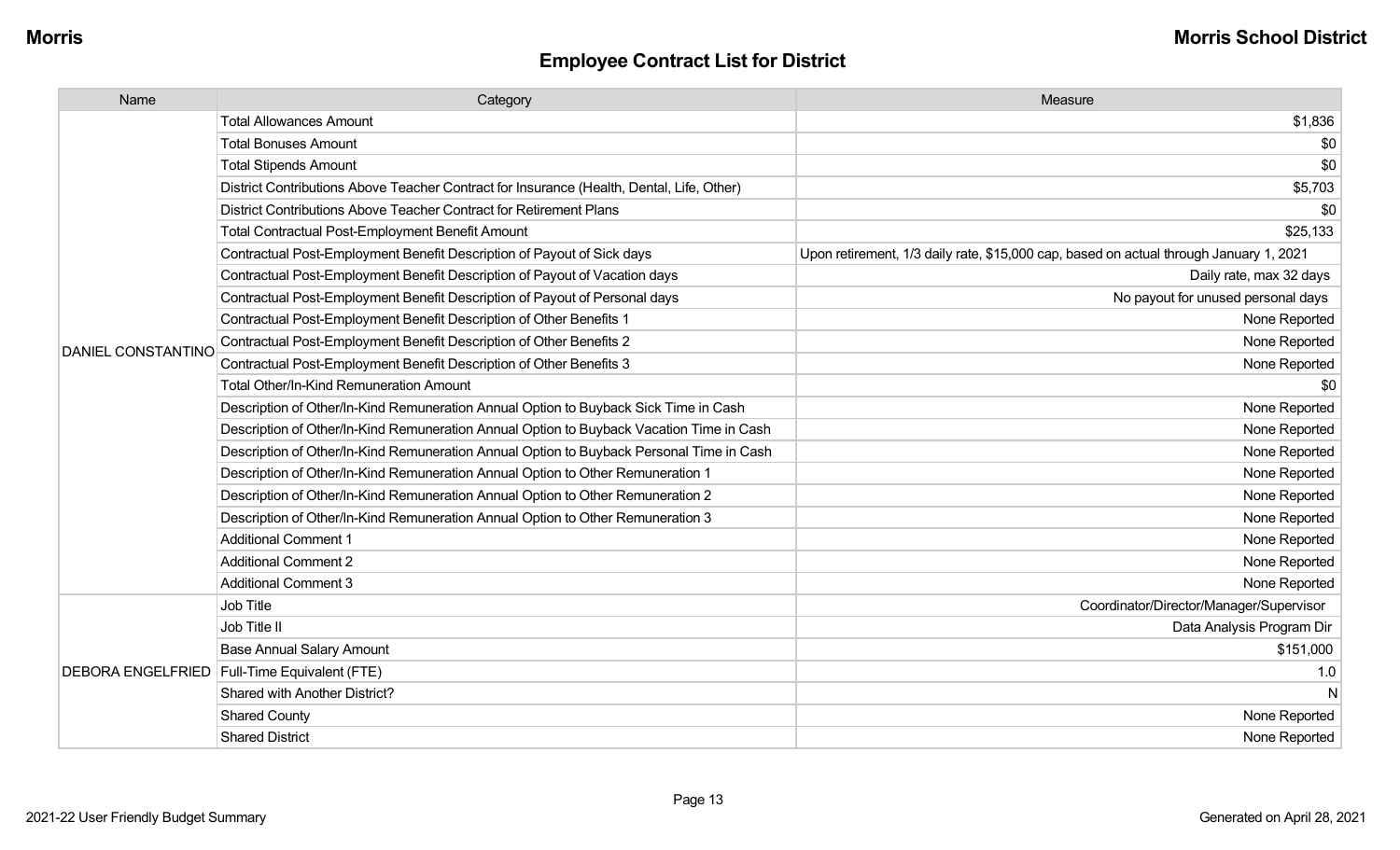| Name                     | Category                                                                                  | Measure                                                                                |
|--------------------------|-------------------------------------------------------------------------------------------|----------------------------------------------------------------------------------------|
|                          | Job Title Other District                                                                  | None Reported                                                                          |
|                          | Member of Collective Bargaining Unit (CBU)?                                               | $\mathsf{N}$                                                                           |
|                          | <b>Beginning Date of Contract</b>                                                         | 07/01/20                                                                               |
|                          | <b>End Date of Contract</b>                                                               | 06/30/21                                                                               |
|                          | <b>Contracted Number of Annual Work Days</b>                                              | 240                                                                                    |
|                          | Contracted Number of Annual Vacation Days                                                 | 22                                                                                     |
|                          | <b>Contracted Number of Annual Sick Days</b>                                              | 15                                                                                     |
|                          | <b>Contracted Number of Annual Personal Days</b>                                          | $\mathbf 5$                                                                            |
|                          | <b>Contracted Number of Annual Consulting Days</b>                                        | $\mathbf 0$                                                                            |
|                          | Number of Other Contracted Non-Working Days                                               | 3                                                                                      |
|                          | Description of Other Contracted Non-Working Days                                          | Bereavement                                                                            |
|                          | <b>Total Allowances Amount</b>                                                            | \$4,764                                                                                |
|                          | <b>Total Bonuses Amount</b>                                                               | \$0                                                                                    |
|                          | <b>Total Stipends Amount</b>                                                              | \$0                                                                                    |
| <b>DEBORA ENGELFRIED</b> | District Contributions Above Teacher Contract for Insurance (Health, Dental, Life, Other) | \$1,280                                                                                |
|                          | District Contributions Above Teacher Contract for Retirement Plans                        | \$0                                                                                    |
|                          | Total Contractual Post-Employment Benefit Amount                                          | \$35,133                                                                               |
|                          | Contractual Post-Employment Benefit Description of Payout of Sick days                    | Upon retirement, 1/3 daily rate, \$15,000 cap, based on actual through Januart 1, 2021 |
|                          | Contractual Post-Employment Benefit Description of Payout of Vacation days                | Daily rate, max 32 days                                                                |
|                          | Contractual Post-Employment Benefit Description of Payout of Personal days                | No payout for unused personal days                                                     |
|                          | Contractual Post-Employment Benefit Description of Other Benefits 1                       | None Reported                                                                          |
|                          | Contractual Post-Employment Benefit Description of Other Benefits 2                       | None Reported                                                                          |
|                          | Contractual Post-Employment Benefit Description of Other Benefits 3                       | None Reported                                                                          |
|                          | <b>Total Other/In-Kind Remuneration Amount</b>                                            | \$0                                                                                    |
|                          | Description of Other/In-Kind Remuneration Annual Option to Buyback Sick Time in Cash      | None Reported                                                                          |
|                          | Description of Other/In-Kind Remuneration Annual Option to Buyback Vacation Time in Cash  | None Reported                                                                          |
|                          | Description of Other/In-Kind Remuneration Annual Option to Buyback Personal Time in Cash  | None Reported                                                                          |
|                          | Description of Other/In-Kind Remuneration Annual Option to Other Remuneration 1           | None Reported                                                                          |
|                          | Description of Other/In-Kind Remuneration Annual Option to Other Remuneration 2           | None Reported                                                                          |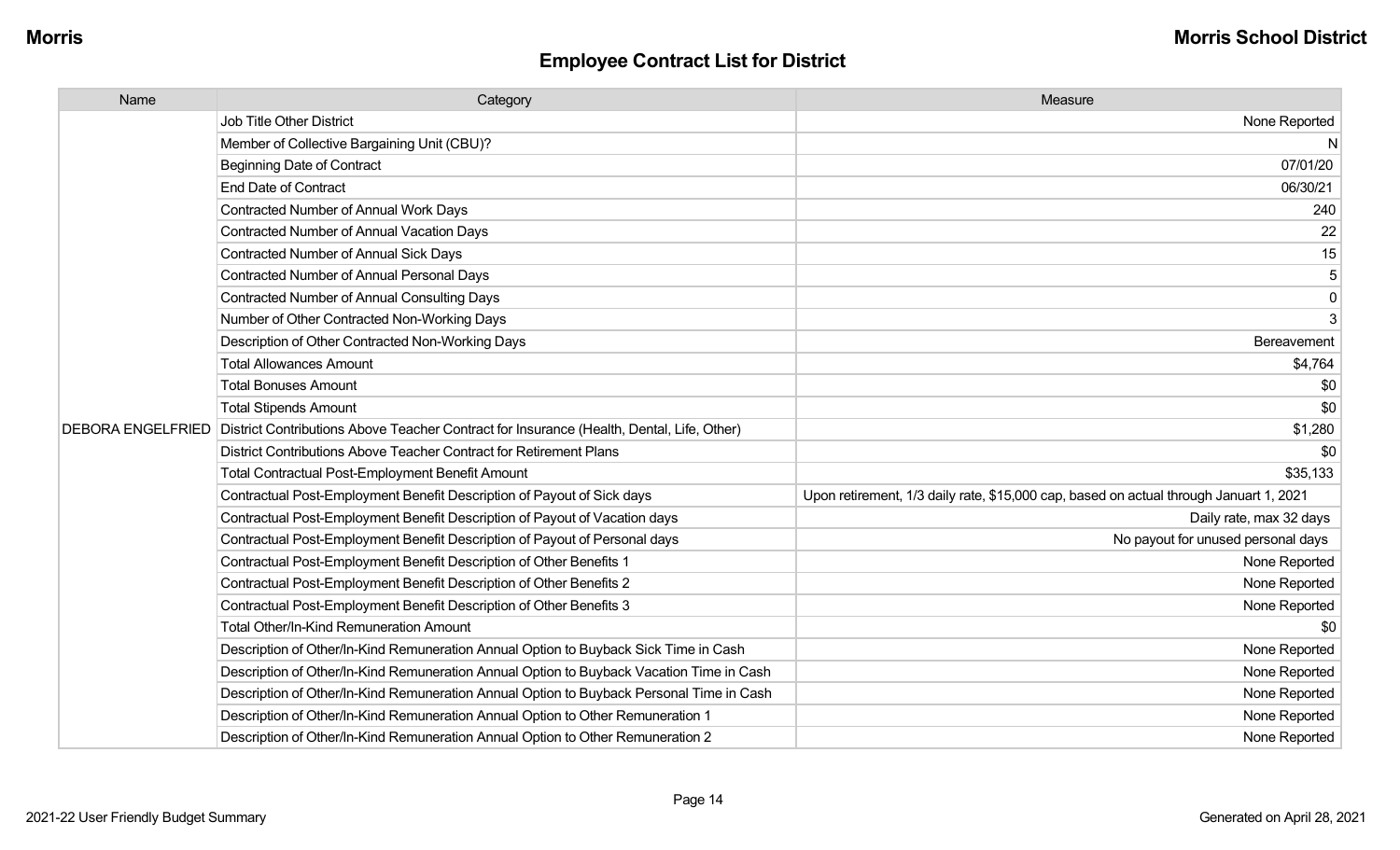| Name                     | Category                                                                                  | Measure                                                                                |
|--------------------------|-------------------------------------------------------------------------------------------|----------------------------------------------------------------------------------------|
|                          | Description of Other/In-Kind Remuneration Annual Option to Other Remuneration 3           | None Reported                                                                          |
| <b>DEBORA ENGELFRIED</b> | <b>Additional Comment 1</b>                                                               | None Reported                                                                          |
|                          | <b>Additional Comment 2</b>                                                               | None Reported                                                                          |
|                          | <b>Additional Comment 3</b>                                                               | None Reported                                                                          |
|                          | Job Title                                                                                 | <b>Executive Assistant</b>                                                             |
|                          | Job Title II                                                                              | <b>Administrative Assistant</b>                                                        |
|                          | <b>Base Annual Salary Amount</b>                                                          | \$85,694                                                                               |
|                          | Full-Time Equivalent (FTE)                                                                | 1.0                                                                                    |
|                          | Shared with Another District?                                                             | $\mathsf{N}$                                                                           |
|                          | <b>Shared County</b>                                                                      | None Reported                                                                          |
|                          | <b>Shared District</b>                                                                    | None Reported                                                                          |
|                          | <b>Job Title Other District</b>                                                           | None Reported                                                                          |
|                          | Member of Collective Bargaining Unit (CBU)?                                               | N                                                                                      |
|                          | <b>Beginning Date of Contract</b>                                                         | 07/01/20                                                                               |
|                          | <b>End Date of Contract</b>                                                               | 06/30/21                                                                               |
|                          | <b>Contracted Number of Annual Work Days</b>                                              | 240                                                                                    |
| <b>DONNA KARR</b>        | <b>Contracted Number of Annual Vacation Days</b>                                          | 22                                                                                     |
|                          | Contracted Number of Annual Sick Days                                                     | 13                                                                                     |
|                          | <b>Contracted Number of Annual Personal Days</b>                                          | $\mathsf 3$                                                                            |
|                          | <b>Contracted Number of Annual Consulting Days</b>                                        | 0                                                                                      |
|                          | Number of Other Contracted Non-Working Days                                               | 3                                                                                      |
|                          | Description of Other Contracted Non-Working Days                                          | Bereavement                                                                            |
|                          | <b>Total Allowances Amount</b>                                                            | \$1,560                                                                                |
|                          | <b>Total Bonuses Amount</b>                                                               | \$0                                                                                    |
|                          | <b>Total Stipends Amount</b>                                                              | \$0                                                                                    |
|                          | District Contributions Above Teacher Contract for Insurance (Health, Dental, Life, Other) | \$7,456                                                                                |
|                          | District Contributions Above Teacher Contract for Retirement Plans                        | \$0                                                                                    |
|                          | <b>Total Contractual Post-Employment Benefit Amount</b>                                   | \$26,426                                                                               |
|                          | Contractual Post-Employment Benefit Description of Payout of Sick days                    | Upon retirement, 1/3 daily rate, \$15,000 cap, based on actual through January 1, 2021 |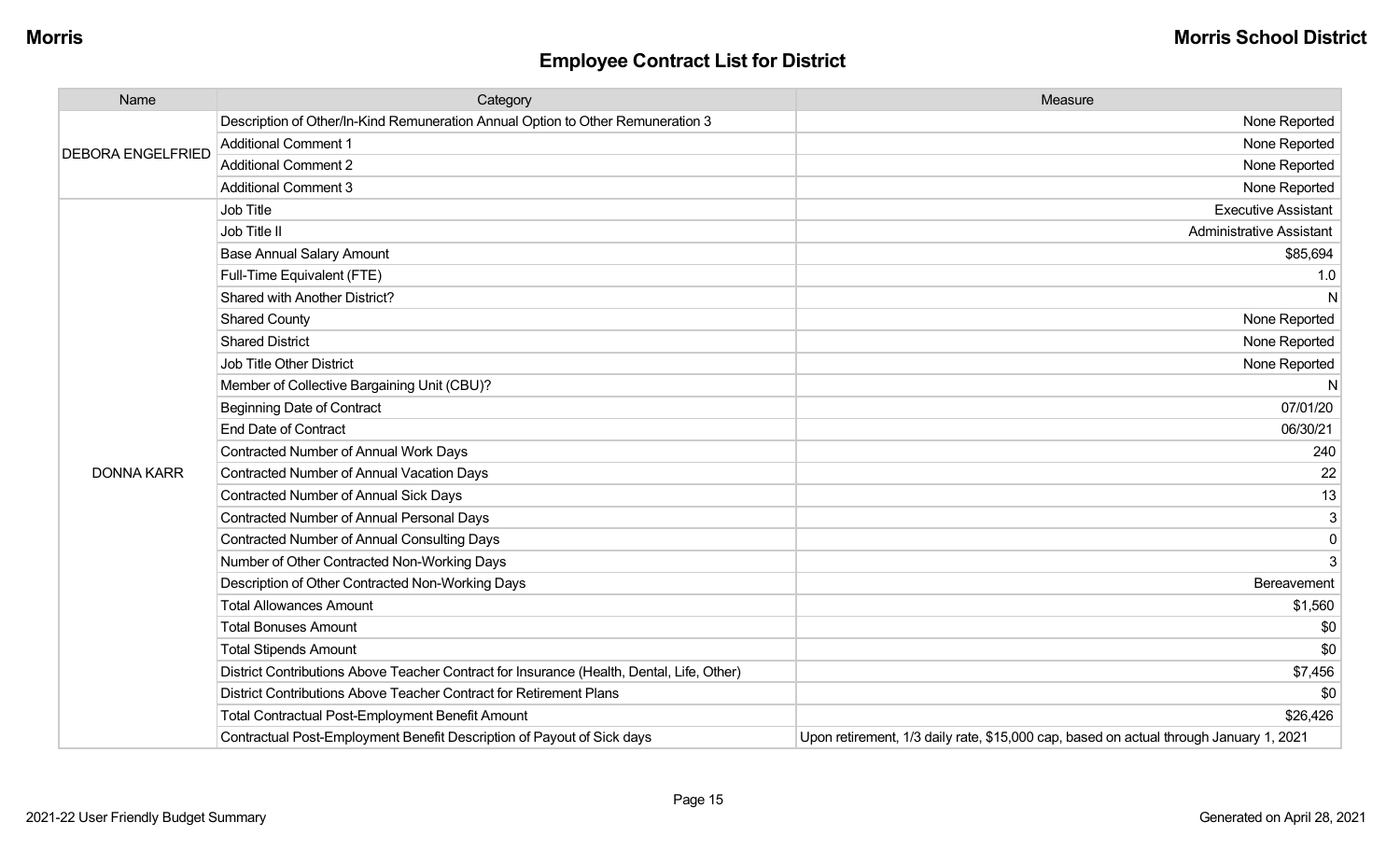| Name                   | Category                                                                                 | Measure                                 |
|------------------------|------------------------------------------------------------------------------------------|-----------------------------------------|
|                        | Contractual Post-Employment Benefit Description of Payout of Vacation days               | Daily rate, max 32 days                 |
|                        | Contractual Post-Employment Benefit Description of Payout of Personal days               | No payout for unused personal days      |
|                        | Contractual Post-Employment Benefit Description of Other Benefits 1                      | None Reported                           |
|                        | Contractual Post-Employment Benefit Description of Other Benefits 2                      | None Reported                           |
|                        | Contractual Post-Employment Benefit Description of Other Benefits 3                      | None Reported                           |
|                        | <b>Total Other/In-Kind Remuneration Amount</b>                                           | \$0                                     |
|                        | Description of Other/In-Kind Remuneration Annual Option to Buyback Sick Time in Cash     | None Reported                           |
| <b>DONNA KARR</b>      | Description of Other/In-Kind Remuneration Annual Option to Buyback Vacation Time in Cash | None Reported                           |
|                        | Description of Other/In-Kind Remuneration Annual Option to Buyback Personal Time in Cash | None Reported                           |
|                        | Description of Other/In-Kind Remuneration Annual Option to Other Remuneration 1          | None Reported                           |
|                        | Description of Other/In-Kind Remuneration Annual Option to Other Remuneration 2          | None Reported                           |
|                        | Description of Other/In-Kind Remuneration Annual Option to Other Remuneration 3          | None Reported                           |
|                        | <b>Additional Comment 1</b>                                                              | None Reported                           |
|                        | <b>Additional Comment 2</b>                                                              | None Reported                           |
|                        | <b>Additional Comment 3</b>                                                              | None Reported                           |
|                        | Job Title                                                                                | Coordinator/Director/Manager/Supervisor |
|                        | Job Title II                                                                             | <b>Director Community School</b>        |
|                        | <b>Base Annual Salary Amount</b>                                                         | \$126,655                               |
|                        | Full-Time Equivalent (FTE)                                                               | 1.0                                     |
|                        | Shared with Another District?                                                            | N                                       |
|                        | <b>Shared County</b>                                                                     | None Reported                           |
|                        | <b>Shared District</b>                                                                   | None Reported                           |
| <b>JENNIFER ADKINS</b> | <b>Job Title Other District</b>                                                          | None Reported                           |
|                        | Member of Collective Bargaining Unit (CBU)?                                              | N                                       |
|                        | <b>Beginning Date of Contract</b>                                                        | 07/01/20                                |
|                        | <b>End Date of Contract</b>                                                              | 06/30/21                                |
|                        | Contracted Number of Annual Work Days                                                    | 240                                     |
|                        | <b>Contracted Number of Annual Vacation Days</b>                                         | 22                                      |
|                        | <b>Contracted Number of Annual Sick Days</b>                                             | 15                                      |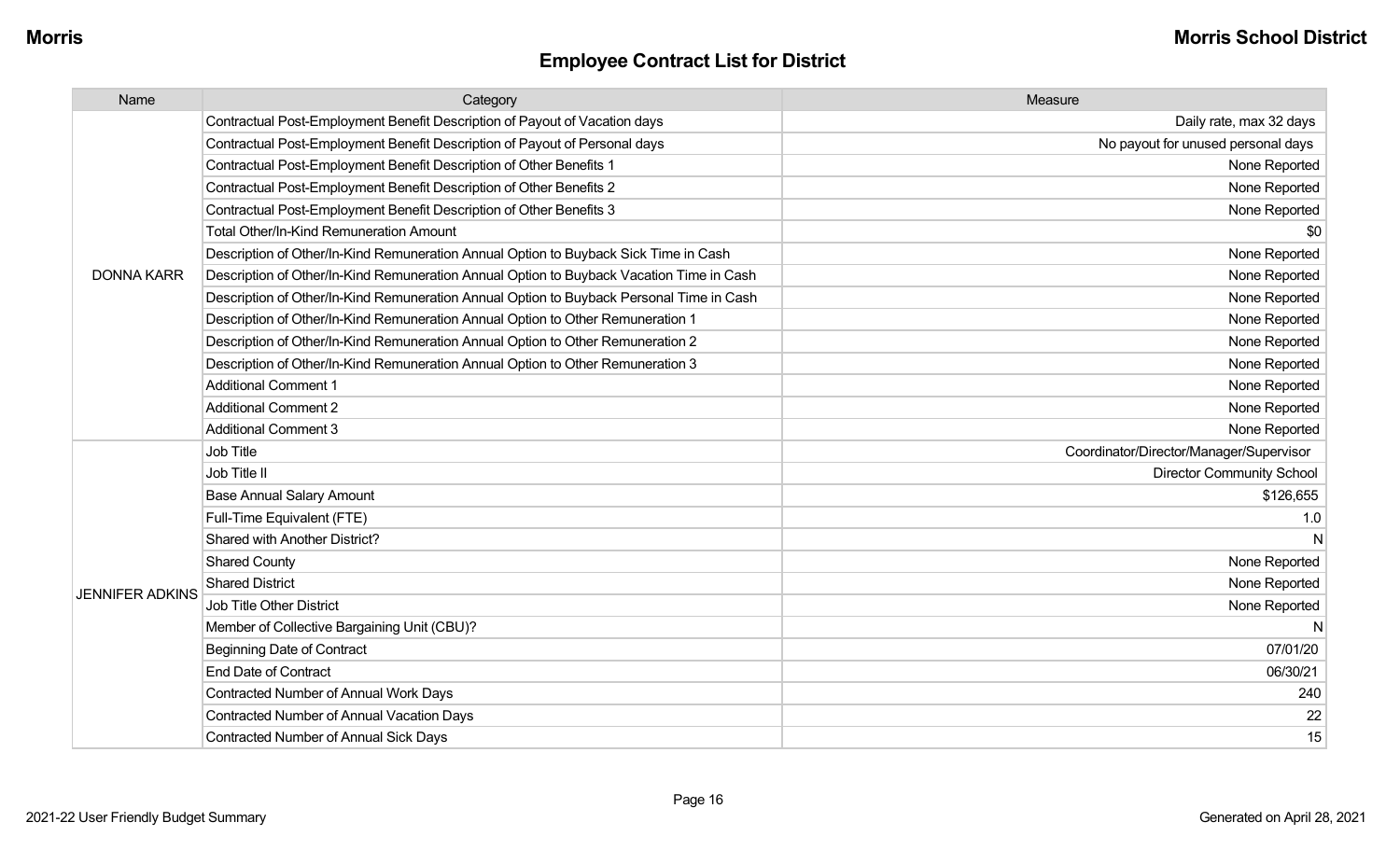| Name                   | Category                                                                                  | Measure                                                                                |
|------------------------|-------------------------------------------------------------------------------------------|----------------------------------------------------------------------------------------|
|                        | <b>Contracted Number of Annual Personal Days</b>                                          | 5                                                                                      |
|                        | <b>Contracted Number of Annual Consulting Days</b>                                        | $\Omega$                                                                               |
|                        | Number of Other Contracted Non-Working Days                                               | 3                                                                                      |
|                        | Description of Other Contracted Non-Working Days                                          | Bereavement                                                                            |
|                        | <b>Total Allowances Amount</b>                                                            | \$18,480                                                                               |
|                        | <b>Total Bonuses Amount</b>                                                               | \$0                                                                                    |
|                        | <b>Total Stipends Amount</b>                                                              | \$0                                                                                    |
|                        | District Contributions Above Teacher Contract for Insurance (Health, Dental, Life, Other) | \$1,482                                                                                |
|                        | District Contributions Above Teacher Contract for Retirement Plans                        | \$0                                                                                    |
|                        | <b>Total Contractual Post-Employment Benefit Amount</b>                                   | \$23,396                                                                               |
|                        | Contractual Post-Employment Benefit Description of Payout of Sick days                    | Upon retirement, 1/3 daily rate, \$15,000 cap, based on actual through January 1, 2021 |
|                        | Contractual Post-Employment Benefit Description of Payout of Vacation days                | Daily rate, max 32 days                                                                |
| <b>JENNIFER ADKINS</b> | Contractual Post-Employment Benefit Description of Payout of Personal days                | No payout for unused personal days                                                     |
|                        | Contractual Post-Employment Benefit Description of Other Benefits 1                       | None Reported                                                                          |
|                        | Contractual Post-Employment Benefit Description of Other Benefits 2                       | None Reported                                                                          |
|                        | Contractual Post-Employment Benefit Description of Other Benefits 3                       | None Reported                                                                          |
|                        | <b>Total Other/In-Kind Remuneration Amount</b>                                            | \$0                                                                                    |
|                        | Description of Other/In-Kind Remuneration Annual Option to Buyback Sick Time in Cash      | None Reported                                                                          |
|                        | Description of Other/In-Kind Remuneration Annual Option to Buyback Vacation Time in Cash  | None Reported                                                                          |
|                        | Description of Other/In-Kind Remuneration Annual Option to Buyback Personal Time in Cash  | None Reported                                                                          |
|                        | Description of Other/In-Kind Remuneration Annual Option to Other Remuneration 1           | None Reported                                                                          |
|                        | Description of Other/In-Kind Remuneration Annual Option to Other Remuneration 2           | None Reported                                                                          |
|                        | Description of Other/In-Kind Remuneration Annual Option to Other Remuneration 3           | None Reported                                                                          |
|                        | <b>Additional Comment 1</b>                                                               | None Reported                                                                          |
|                        | <b>Additional Comment 2</b>                                                               | None Reported                                                                          |
|                        | <b>Additional Comment 3</b>                                                               | None Reported                                                                          |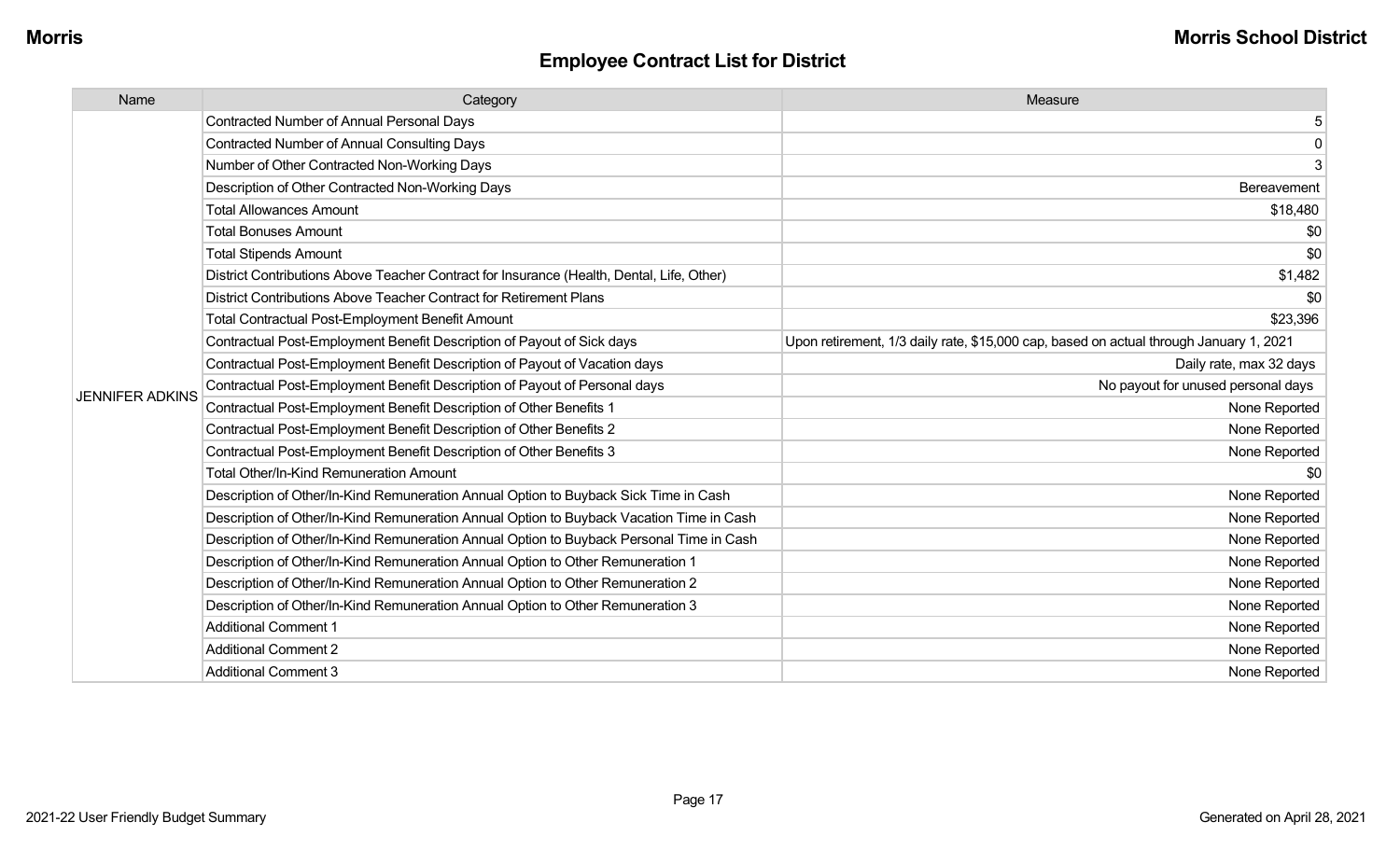| Name | Category                                                                                  | Measure                                                                                |
|------|-------------------------------------------------------------------------------------------|----------------------------------------------------------------------------------------|
|      | <b>Job Title</b>                                                                          | <b>Assistant Business Administrator</b>                                                |
|      | Job Title II                                                                              | <b>Assistant Business Admin</b>                                                        |
|      | <b>Base Annual Salary Amount</b>                                                          | \$125,420                                                                              |
|      | Full-Time Equivalent (FTE)                                                                | 1.0                                                                                    |
|      | Shared with Another District?                                                             | N                                                                                      |
|      | <b>Shared County</b>                                                                      | None Reported                                                                          |
|      | <b>Shared District</b>                                                                    | None Reported                                                                          |
|      | <b>Job Title Other District</b>                                                           | None Reported                                                                          |
|      | Member of Collective Bargaining Unit (CBU)?                                               | N                                                                                      |
|      | <b>Beginning Date of Contract</b>                                                         | 07/01/20                                                                               |
|      | <b>End Date of Contract</b>                                                               | 06/30/21                                                                               |
|      | <b>Contracted Number of Annual Work Days</b>                                              | 240                                                                                    |
|      | <b>Contracted Number of Annual Vacation Days</b>                                          | 22                                                                                     |
|      | <b>Contracted Number of Annual Sick Days</b>                                              | 15                                                                                     |
|      | JOAN FREDERICK Contracted Number of Annual Personal Days                                  | 5                                                                                      |
|      | <b>Contracted Number of Annual Consulting Days</b>                                        | $\mathbf 0$                                                                            |
|      | Number of Other Contracted Non-Working Days                                               | 3                                                                                      |
|      | Description of Other Contracted Non-Working Days                                          | Bereavement                                                                            |
|      | <b>Total Allowances Amount</b>                                                            | \$4,549                                                                                |
|      | <b>Total Bonuses Amount</b>                                                               | \$0                                                                                    |
|      | <b>Total Stipends Amount</b>                                                              | \$0                                                                                    |
|      | District Contributions Above Teacher Contract for Insurance (Health, Dental, Life, Other) | \$1,459                                                                                |
|      | District Contributions Above Teacher Contract for Retirement Plans                        | \$0                                                                                    |
|      | <b>Total Contractual Post-Employment Benefit Amount</b>                                   | \$31,723                                                                               |
|      | Contractual Post-Employment Benefit Description of Payout of Sick days                    | Upon retirement, 1/3 daily rate, \$15,000 cap, based on actual through January 1, 2021 |
|      | Contractual Post-Employment Benefit Description of Payout of Vacation days                | Daily rate, max 32 days                                                                |
|      | Contractual Post-Employment Benefit Description of Payout of Personal days                | No payout for unused personal days                                                     |
|      | Contractual Post-Employment Benefit Description of Other Benefits 1                       | None Reported                                                                          |
|      | Contractual Post-Employment Benefit Description of Other Benefits 2                       | None Reported                                                                          |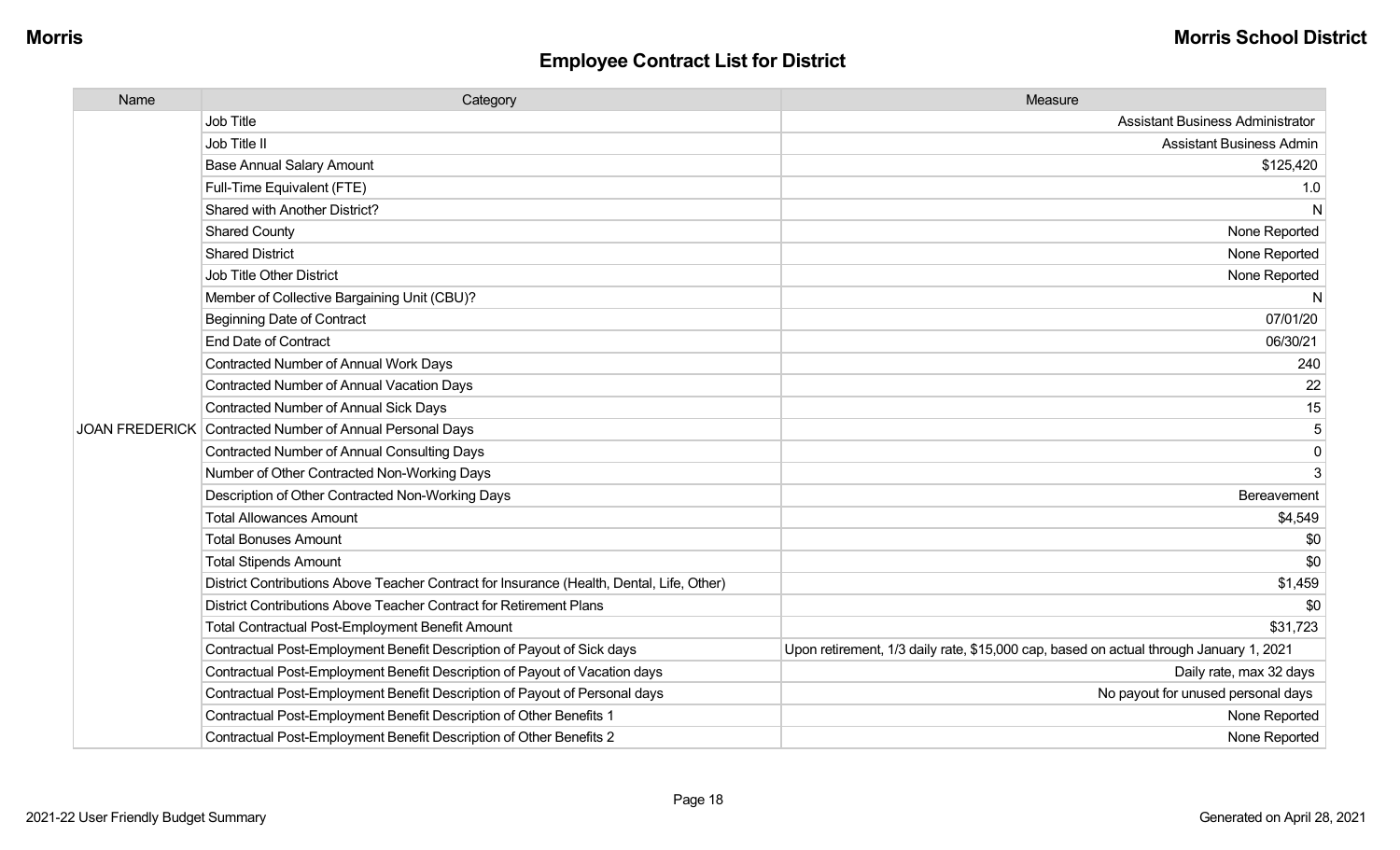| Name               | Category                                                                                       | Measure                         |
|--------------------|------------------------------------------------------------------------------------------------|---------------------------------|
|                    | Contractual Post-Employment Benefit Description of Other Benefits 3                            | None Reported                   |
|                    | <b>Total Other/In-Kind Remuneration Amount</b>                                                 | \$0                             |
|                    | Description of Other/In-Kind Remuneration Annual Option to Buyback Sick Time in Cash           | None Reported                   |
|                    | Description of Other/In-Kind Remuneration Annual Option to Buyback Vacation Time in Cash       | None Reported                   |
|                    | Description of Other/In-Kind Remuneration Annual Option to Buyback Personal Time in Cash       | None Reported                   |
|                    | JOAN FREDERICK Description of Other/In-Kind Remuneration Annual Option to Other Remuneration 1 | None Reported                   |
|                    | Description of Other/In-Kind Remuneration Annual Option to Other Remuneration 2                | None Reported                   |
|                    | Description of Other/In-Kind Remuneration Annual Option to Other Remuneration 3                | None Reported                   |
|                    | <b>Additional Comment 1</b>                                                                    | None Reported                   |
|                    | <b>Additional Comment 2</b>                                                                    | None Reported                   |
|                    | <b>Additional Comment 3</b>                                                                    | None Reported                   |
|                    | <b>Job Title</b>                                                                               | <b>Assistant Superintendent</b> |
|                    | Job Title II                                                                                   | <b>Assistant Superintendent</b> |
|                    | <b>Base Annual Salary Amount</b>                                                               | \$169,942                       |
|                    | Full-Time Equivalent (FTE)                                                                     | 1.0                             |
|                    | Shared with Another District?                                                                  | N                               |
|                    | <b>Shared County</b>                                                                           | None Reported                   |
|                    | <b>Shared District</b>                                                                         | None Reported                   |
|                    | <b>Job Title Other District</b>                                                                | None Reported                   |
| <b>KELLY HARTE</b> | Member of Collective Bargaining Unit (CBU)?                                                    | N                               |
|                    | <b>Beginning Date of Contract</b>                                                              | 07/01/20                        |
|                    | <b>End Date of Contract</b>                                                                    | 06/30/21                        |
|                    | Contracted Number of Annual Work Days                                                          | 260                             |
|                    | <b>Contracted Number of Annual Vacation Days</b>                                               | 22                              |
|                    | <b>Contracted Number of Annual Sick Days</b>                                                   | 15                              |
|                    | <b>Contracted Number of Annual Personal Days</b>                                               | 5                               |
|                    | <b>Contracted Number of Annual Consulting Days</b>                                             | $\overline{0}$                  |
|                    | Number of Other Contracted Non-Working Days                                                    | 5                               |
|                    | Description of Other Contracted Non-Working Days                                               | Bereavement                     |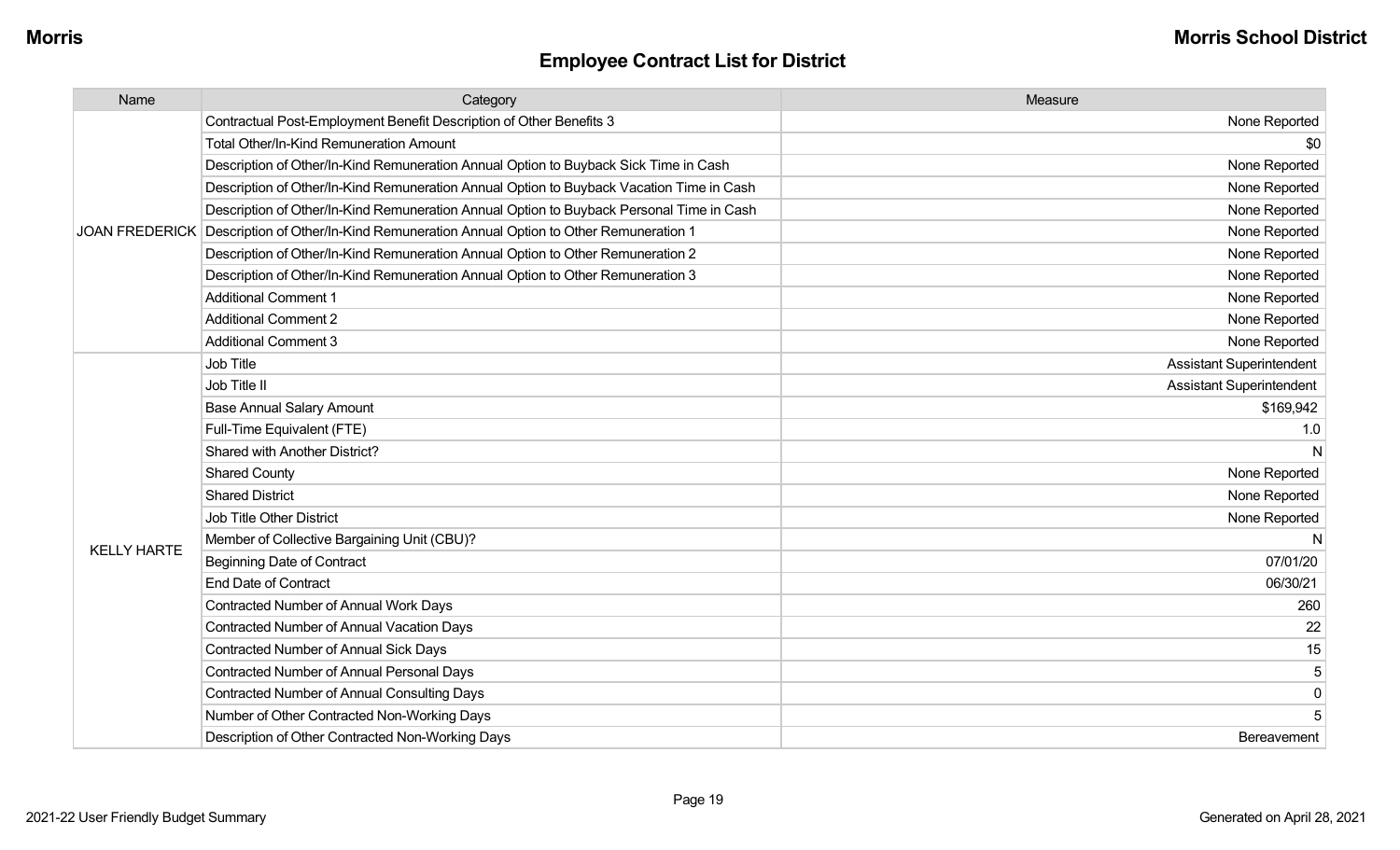| Name               | Category                                                                                  | Measure                                                                                |
|--------------------|-------------------------------------------------------------------------------------------|----------------------------------------------------------------------------------------|
|                    | <b>Total Allowances Amount</b>                                                            | \$22,255                                                                               |
|                    | <b>Total Bonuses Amount</b>                                                               | \$0                                                                                    |
|                    | <b>Total Stipends Amount</b>                                                              | \$0                                                                                    |
|                    | District Contributions Above Teacher Contract for Insurance (Health, Dental, Life, Other) | \$1,364                                                                                |
|                    | District Contributions Above Teacher Contract for Retirement Plans                        | \$0                                                                                    |
|                    | <b>Total Contractual Post-Employment Benefit Amount</b>                                   | \$35,916                                                                               |
|                    | Contractual Post-Employment Benefit Description of Payout of Sick days                    | Upon retirement, 1/3 daily rate, \$15,000 cap, based on actual through January 1, 2021 |
|                    | Contractual Post-Employment Benefit Description of Payout of Vacation days                | Daily Rate, max 32 days                                                                |
|                    | Contractual Post-Employment Benefit Description of Payout of Personal days                | No payout for unused personal days                                                     |
|                    | Contractual Post-Employment Benefit Description of Other Benefits 1                       | None Reported                                                                          |
| <b>KELLY HARTE</b> | Contractual Post-Employment Benefit Description of Other Benefits 2                       | None Reported                                                                          |
|                    | Contractual Post-Employment Benefit Description of Other Benefits 3                       | None Reported                                                                          |
|                    | Total Other/In-Kind Remuneration Amount                                                   | \$0                                                                                    |
|                    | Description of Other/In-Kind Remuneration Annual Option to Buyback Sick Time in Cash      | None Reported                                                                          |
|                    | Description of Other/In-Kind Remuneration Annual Option to Buyback Vacation Time in Cash  | None Reported                                                                          |
|                    | Description of Other/In-Kind Remuneration Annual Option to Buyback Personal Time in Cash  | None Reported                                                                          |
|                    | Description of Other/In-Kind Remuneration Annual Option to Other Remuneration 1           | None Reported                                                                          |
|                    | Description of Other/In-Kind Remuneration Annual Option to Other Remuneration 2           | None Reported                                                                          |
|                    | Description of Other/In-Kind Remuneration Annual Option to Other Remuneration 3           | None Reported                                                                          |
|                    | <b>Additional Comment 1</b>                                                               | None Reported                                                                          |
|                    | <b>Additional Comment 2</b>                                                               | None Reported                                                                          |
|                    | <b>Additional Comment 3</b>                                                               | None Reported                                                                          |
|                    | Job Title                                                                                 | Coordinator/Director/Manager/Supervisor                                                |
|                    | Job Title II                                                                              | Dir. of Human Resources                                                                |
|                    | <b>Base Annual Salary Amount</b>                                                          | \$154,211                                                                              |
| <b>LORA CLARK</b>  | Full-Time Equivalent (FTE)                                                                | 1.0                                                                                    |
|                    | Shared with Another District?                                                             | N                                                                                      |
|                    | <b>Shared County</b>                                                                      | None Reported                                                                          |
|                    | <b>Shared District</b>                                                                    | None Reported                                                                          |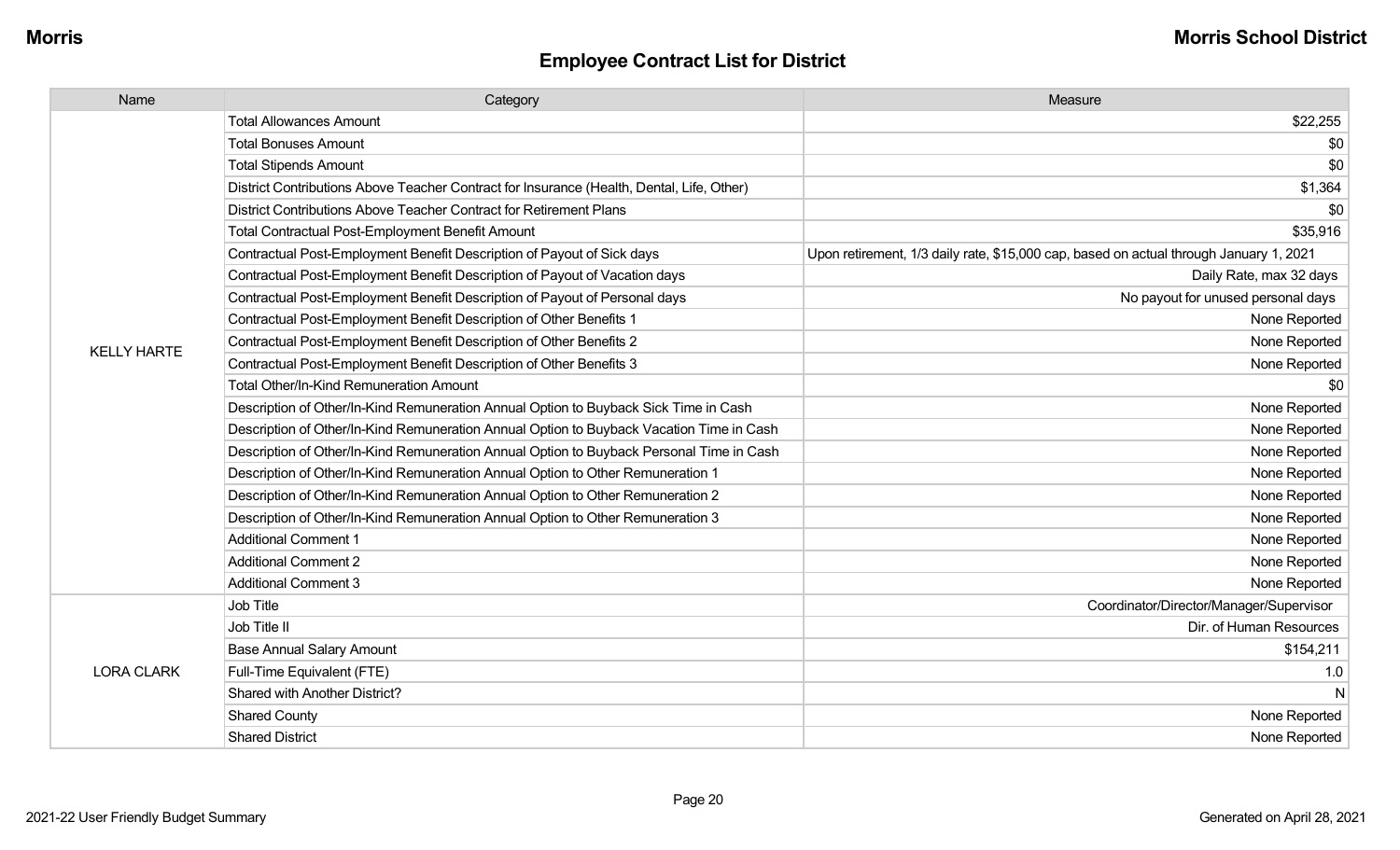| Name              | Category                                                                                  | Measure                                                                                |
|-------------------|-------------------------------------------------------------------------------------------|----------------------------------------------------------------------------------------|
|                   | <b>Job Title Other District</b>                                                           | None Reported                                                                          |
|                   | Member of Collective Bargaining Unit (CBU)?                                               |                                                                                        |
|                   | <b>Beginning Date of Contract</b>                                                         | 07/01/20                                                                               |
|                   | <b>End Date of Contract</b>                                                               | 06/30/21                                                                               |
|                   | Contracted Number of Annual Work Days                                                     | 240                                                                                    |
|                   | Contracted Number of Annual Vacation Days                                                 | 22                                                                                     |
|                   | Contracted Number of Annual Sick Days                                                     | 15                                                                                     |
|                   | <b>Contracted Number of Annual Personal Days</b>                                          |                                                                                        |
|                   | <b>Contracted Number of Annual Consulting Days</b>                                        | 0                                                                                      |
|                   | Number of Other Contracted Non-Working Days                                               | 3                                                                                      |
|                   | Description of Other Contracted Non-Working Days                                          | Bereavement                                                                            |
|                   | <b>Total Allowances Amount</b>                                                            | \$5,630                                                                                |
|                   | <b>Total Bonuses Amount</b>                                                               | \$0                                                                                    |
|                   | <b>Total Stipends Amount</b>                                                              | \$0                                                                                    |
| <b>LORA CLARK</b> | District Contributions Above Teacher Contract for Insurance (Health, Dental, Life, Other) | \$1,443                                                                                |
|                   | District Contributions Above Teacher Contract for Retirement Plans                        | \$0                                                                                    |
|                   | <b>Total Contractual Post-Employment Benefit Amount</b>                                   | \$35,561                                                                               |
|                   | Contractual Post-Employment Benefit Description of Payout of Sick days                    | Upon retirement, 1/3 daily rate, \$15,000 cap, based on actual through January 1, 2021 |
|                   | Contractual Post-Employment Benefit Description of Payout of Vacation days                | Daily rate, max 32 days                                                                |
|                   | Contractual Post-Employment Benefit Description of Payout of Personal days                | No payout for unused personal days                                                     |
|                   | Contractual Post-Employment Benefit Description of Other Benefits 1                       | None Reported                                                                          |
|                   | Contractual Post-Employment Benefit Description of Other Benefits 2                       | None Reported                                                                          |
|                   | Contractual Post-Employment Benefit Description of Other Benefits 3                       | None Reported                                                                          |
|                   | Total Other/In-Kind Remuneration Amount                                                   | -90                                                                                    |
|                   | Description of Other/In-Kind Remuneration Annual Option to Buyback Sick Time in Cash      | None Reported                                                                          |
|                   | Description of Other/In-Kind Remuneration Annual Option to Buyback Vacation Time in Cash  | None Reported                                                                          |
|                   | Description of Other/In-Kind Remuneration Annual Option to Buyback Personal Time in Cash  | None Reported                                                                          |
|                   | Description of Other/In-Kind Remuneration Annual Option to Other Remuneration 1           | None Reported                                                                          |
|                   | Description of Other/In-Kind Remuneration Annual Option to Other Remuneration 2           | None Reported                                                                          |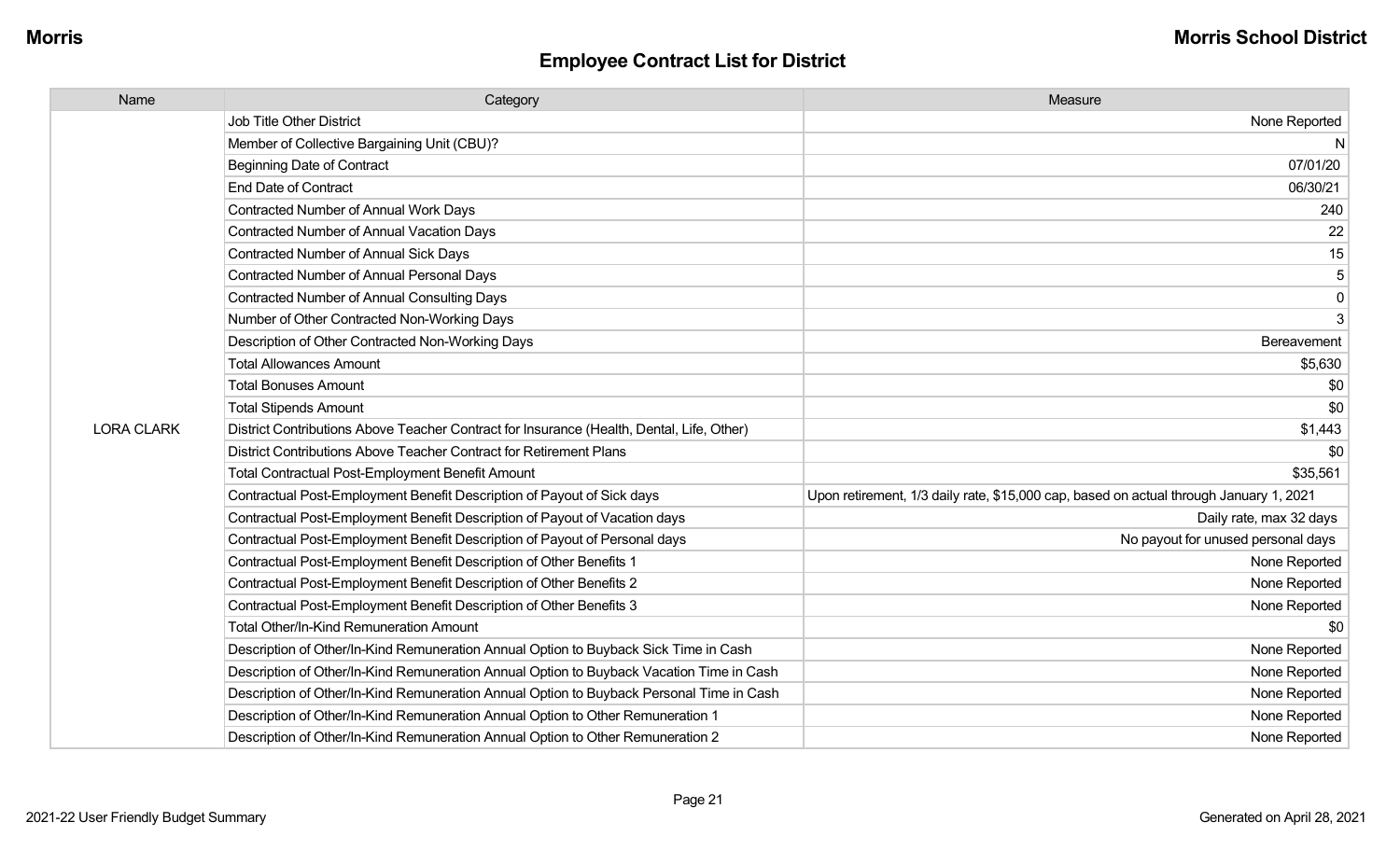| Name                      | Category                                                                                  | Measure                                                                               |
|---------------------------|-------------------------------------------------------------------------------------------|---------------------------------------------------------------------------------------|
|                           | Description of Other/In-Kind Remuneration Annual Option to Other Remuneration 3           | None Reported                                                                         |
| <b>LORA CLARK</b>         | <b>Additional Comment 1</b>                                                               | None Reported                                                                         |
|                           | <b>Additional Comment 2</b>                                                               | None Reported                                                                         |
|                           | <b>Additional Comment 3</b>                                                               | None Reported                                                                         |
|                           | Job Title                                                                                 | Superintendent                                                                        |
|                           | Job Title II                                                                              | Superintendent                                                                        |
|                           | <b>Base Annual Salary Amount</b>                                                          | \$235,184                                                                             |
|                           | Full-Time Equivalent (FTE)                                                                | 1.0                                                                                   |
|                           | Shared with Another District?                                                             | N                                                                                     |
|                           | <b>Shared County</b>                                                                      | None Reported                                                                         |
|                           | <b>Shared District</b>                                                                    | None Reported                                                                         |
|                           | Job Title Other District                                                                  | None Reported                                                                         |
|                           | Member of Collective Bargaining Unit (CBU)?                                               | $\mathsf{N}$                                                                          |
|                           | <b>Beginning Date of Contract</b>                                                         | 07/19/19                                                                              |
|                           | <b>End Date of Contract</b>                                                               | 06/30/24                                                                              |
|                           | <b>Contracted Number of Annual Work Days</b>                                              | 260                                                                                   |
| <b>MACKEY PENDERGRAST</b> | Contracted Number of Annual Vacation Days                                                 | 22                                                                                    |
|                           | <b>Contracted Number of Annual Sick Days</b>                                              | 15                                                                                    |
|                           | <b>Contracted Number of Annual Personal Days</b>                                          | 5                                                                                     |
|                           | <b>Contracted Number of Annual Consulting Days</b>                                        | 0                                                                                     |
|                           | Number of Other Contracted Non-Working Days                                               | 5                                                                                     |
|                           | Description of Other Contracted Non-Working Days                                          | Bereavement                                                                           |
|                           | <b>Total Allowances Amount</b>                                                            | \$13,596                                                                              |
|                           | <b>Total Bonuses Amount</b>                                                               | \$0                                                                                   |
|                           | <b>Total Stipends Amount</b>                                                              | \$0                                                                                   |
|                           | District Contributions Above Teacher Contract for Insurance (Health, Dental, Life, Other) | \$4,119                                                                               |
|                           | District Contributions Above Teacher Contract for Retirement Plans                        | \$0                                                                                   |
|                           | <b>Total Contractual Post-Employment Benefit Amount</b>                                   | \$43,946                                                                              |
|                           | Contractual Post-Employment Benefit Description of Payout of Sick days                    | Upon retirement, 1/3 daily rate, \$15,000 cap, based on actual through January 1 2021 |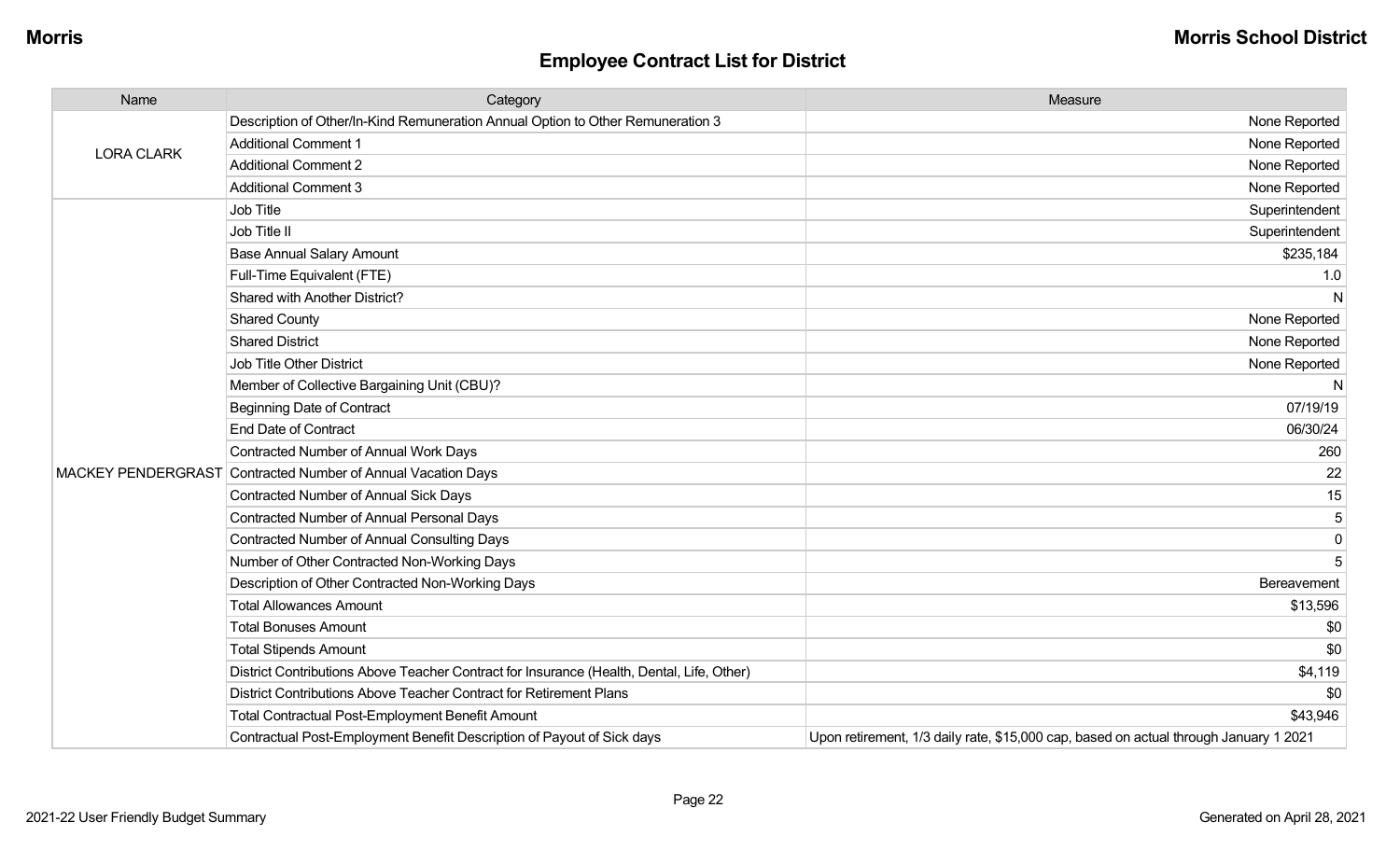| Name                      | Category                                                                                 | Measure                                 |
|---------------------------|------------------------------------------------------------------------------------------|-----------------------------------------|
|                           | Contractual Post-Employment Benefit Description of Payout of Vacation days               | Daily rate, 32 days max                 |
|                           | Contractual Post-Employment Benefit Description of Payout of Personal days               | No payout for unused personal days      |
|                           | Contractual Post-Employment Benefit Description of Other Benefits 1                      | None Reported                           |
|                           | Contractual Post-Employment Benefit Description of Other Benefits 2                      | None Reported                           |
|                           | Contractual Post-Employment Benefit Description of Other Benefits 3                      | None Reported                           |
|                           | <b>Total Other/In-Kind Remuneration Amount</b>                                           | \$0                                     |
|                           | Description of Other/In-Kind Remuneration Annual Option to Buyback Sick Time in Cash     | None Reported                           |
| <b>MACKEY PENDERGRAST</b> | Description of Other/In-Kind Remuneration Annual Option to Buyback Vacation Time in Cash | None Reported                           |
|                           | Description of Other/In-Kind Remuneration Annual Option to Buyback Personal Time in Cash | None Reported                           |
|                           | Description of Other/In-Kind Remuneration Annual Option to Other Remuneration 1          | None Reported                           |
|                           | Description of Other/In-Kind Remuneration Annual Option to Other Remuneration 2          | None Reported                           |
|                           | Description of Other/In-Kind Remuneration Annual Option to Other Remuneration 3          | None Reported                           |
|                           | <b>Additional Comment 1</b>                                                              | None Reported                           |
|                           | <b>Additional Comment 2</b>                                                              | None Reported                           |
|                           | <b>Additional Comment 3</b>                                                              | None Reported                           |
|                           | Job Title                                                                                | Coordinator/Director/Manager/Supervisor |
|                           | Job Title II                                                                             | Network Manager                         |
|                           | <b>Base Annual Salary Amount</b>                                                         | \$90,081                                |
|                           | Full-Time Equivalent (FTE)                                                               | 1.0                                     |
|                           | Shared with Another District?                                                            | N                                       |
|                           | <b>Shared County</b>                                                                     | None Reported                           |
| <b>MATTHEW LUMINOSO</b>   | <b>Shared District</b>                                                                   | None Reported                           |
|                           | <b>Job Title Other District</b>                                                          | None Reported                           |
|                           | Member of Collective Bargaining Unit (CBU)?                                              | N                                       |
|                           | <b>Beginning Date of Contract</b>                                                        | 07/01/20                                |
|                           | <b>End Date of Contract</b>                                                              | 06/30/21                                |
|                           | Contracted Number of Annual Work Days                                                    | 240                                     |
|                           | Contracted Number of Annual Vacation Days                                                | 10                                      |
|                           | <b>Contracted Number of Annual Sick Days</b>                                             | 10                                      |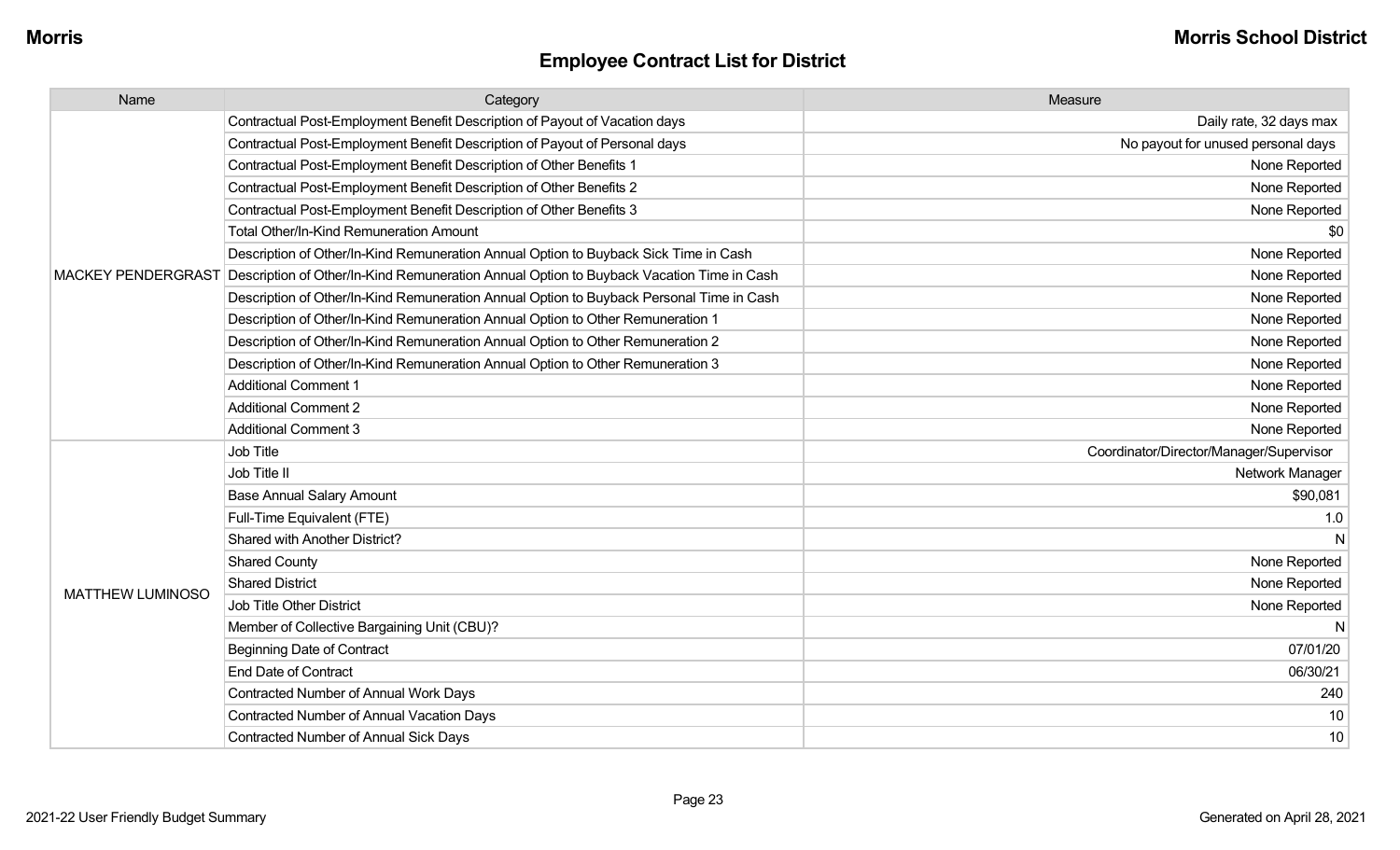| Name                    | Category                                                                                  | Measure                                                                                |
|-------------------------|-------------------------------------------------------------------------------------------|----------------------------------------------------------------------------------------|
|                         | <b>Contracted Number of Annual Personal Days</b>                                          | 6                                                                                      |
|                         | <b>Contracted Number of Annual Consulting Days</b>                                        | $\mathbf 0$                                                                            |
|                         | Number of Other Contracted Non-Working Days                                               | 3                                                                                      |
|                         | Description of Other Contracted Non-Working Days                                          | Bereavement                                                                            |
|                         | <b>Total Allowances Amount</b>                                                            | \$2,335                                                                                |
|                         | <b>Total Bonuses Amount</b>                                                               | \$0                                                                                    |
|                         | <b>Total Stipends Amount</b>                                                              | \$0                                                                                    |
|                         | District Contributions Above Teacher Contract for Insurance (Health, Dental, Life, Other) | \$1,716                                                                                |
|                         | District Contributions Above Teacher Contract for Retirement Plans                        | \$0                                                                                    |
|                         | <b>Total Contractual Post-Employment Benefit Amount</b>                                   | \$8,133                                                                                |
|                         | Contractual Post-Employment Benefit Description of Payout of Sick days                    | Upon retirement, 1/3 daily rate, \$15,000 cap, based on actual through January 1, 2021 |
|                         | Contractual Post-Employment Benefit Description of Payout of Vacation days                | Daily rate, max 20 days                                                                |
| <b>MATTHEW LUMINOSO</b> | Contractual Post-Employment Benefit Description of Payout of Personal days                | No payout for unused personal days                                                     |
|                         | Contractual Post-Employment Benefit Description of Other Benefits 1                       | None Reported                                                                          |
|                         | Contractual Post-Employment Benefit Description of Other Benefits 2                       | None Reported                                                                          |
|                         | Contractual Post-Employment Benefit Description of Other Benefits 3                       | None Reported                                                                          |
|                         | <b>Total Other/In-Kind Remuneration Amount</b>                                            | \$0                                                                                    |
|                         | Description of Other/In-Kind Remuneration Annual Option to Buyback Sick Time in Cash      | None Reported                                                                          |
|                         | Description of Other/In-Kind Remuneration Annual Option to Buyback Vacation Time in Cash  | None Reported                                                                          |
|                         | Description of Other/In-Kind Remuneration Annual Option to Buyback Personal Time in Cash  | None Reported                                                                          |
|                         | Description of Other/In-Kind Remuneration Annual Option to Other Remuneration 1           | None Reported                                                                          |
|                         | Description of Other/In-Kind Remuneration Annual Option to Other Remuneration 2           | None Reported                                                                          |
|                         | Description of Other/In-Kind Remuneration Annual Option to Other Remuneration 3           | None Reported                                                                          |
|                         | <b>Additional Comment 1</b>                                                               | None Reported                                                                          |
|                         | <b>Additional Comment 2</b>                                                               | None Reported                                                                          |
|                         | <b>Additional Comment 3</b>                                                               | None Reported                                                                          |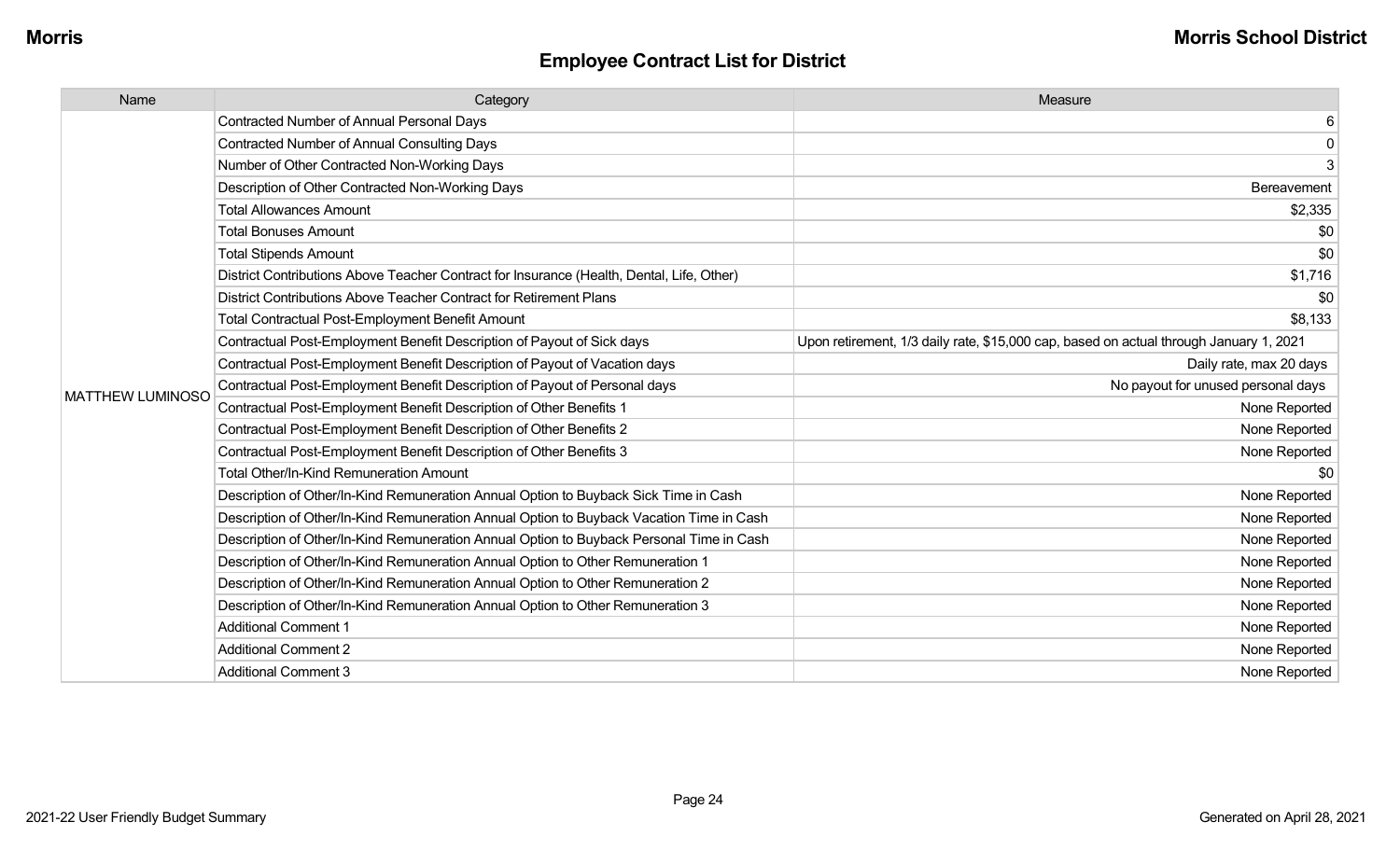| Name                  | Category                                                                                  | Measure                                                                                |
|-----------------------|-------------------------------------------------------------------------------------------|----------------------------------------------------------------------------------------|
|                       | Job Title                                                                                 | Coordinator/Director/Manager/Supervisor                                                |
|                       | Job Title II                                                                              | <b>Operations Specialist</b>                                                           |
|                       | <b>Base Annual Salary Amount</b>                                                          | \$78,356                                                                               |
|                       | Full-Time Equivalent (FTE)                                                                | 1.0                                                                                    |
|                       | Shared with Another District?                                                             | N                                                                                      |
|                       | <b>Shared County</b>                                                                      | None Reported                                                                          |
|                       | <b>Shared District</b>                                                                    | None Reported                                                                          |
|                       | Job Title Other District                                                                  | None Reported                                                                          |
|                       | Member of Collective Bargaining Unit (CBU)?                                               | N                                                                                      |
|                       | <b>Beginning Date of Contract</b>                                                         | 07/01/20                                                                               |
|                       | <b>End Date of Contract</b>                                                               | 06/30/21                                                                               |
|                       | Contracted Number of Annual Work Days                                                     | 240                                                                                    |
|                       | Contracted Number of Annual Vacation Days                                                 | 20                                                                                     |
|                       | Contracted Number of Annual Sick Days                                                     | 10                                                                                     |
| <b>MAUREEN WALKER</b> | Contracted Number of Annual Personal Days                                                 | 6                                                                                      |
|                       | <b>Contracted Number of Annual Consulting Days</b>                                        | 0                                                                                      |
|                       | Number of Other Contracted Non-Working Days                                               | 3                                                                                      |
|                       | Description of Other Contracted Non-Working Days                                          | Bereavement                                                                            |
|                       | <b>Total Allowances Amount</b>                                                            | \$1,560                                                                                |
|                       | <b>Total Bonuses Amount</b>                                                               | \$0                                                                                    |
|                       | <b>Total Stipends Amount</b>                                                              | \$0                                                                                    |
|                       | District Contributions Above Teacher Contract for Insurance (Health, Dental, Life, Other) | \$921                                                                                  |
|                       | District Contributions Above Teacher Contract for Retirement Plans                        | \$0                                                                                    |
|                       | Total Contractual Post-Employment Benefit Amount                                          | \$24,795                                                                               |
|                       | Contractual Post-Employment Benefit Description of Payout of Sick days                    | Upon retirement, 1/3 daily rate, \$15,000 cap, based on actual through January 1, 2021 |
|                       | Contractual Post-Employment Benefit Description of Payout of Vacation days                | Daily rate, max 30 days                                                                |
|                       | Contractual Post-Employment Benefit Description of Payout of Personal days                | No payout for unused personal days                                                     |
|                       | Contractual Post-Employment Benefit Description of Other Benefits 1                       | None Reported                                                                          |
|                       | Contractual Post-Employment Benefit Description of Other Benefits 2                       | None Reported                                                                          |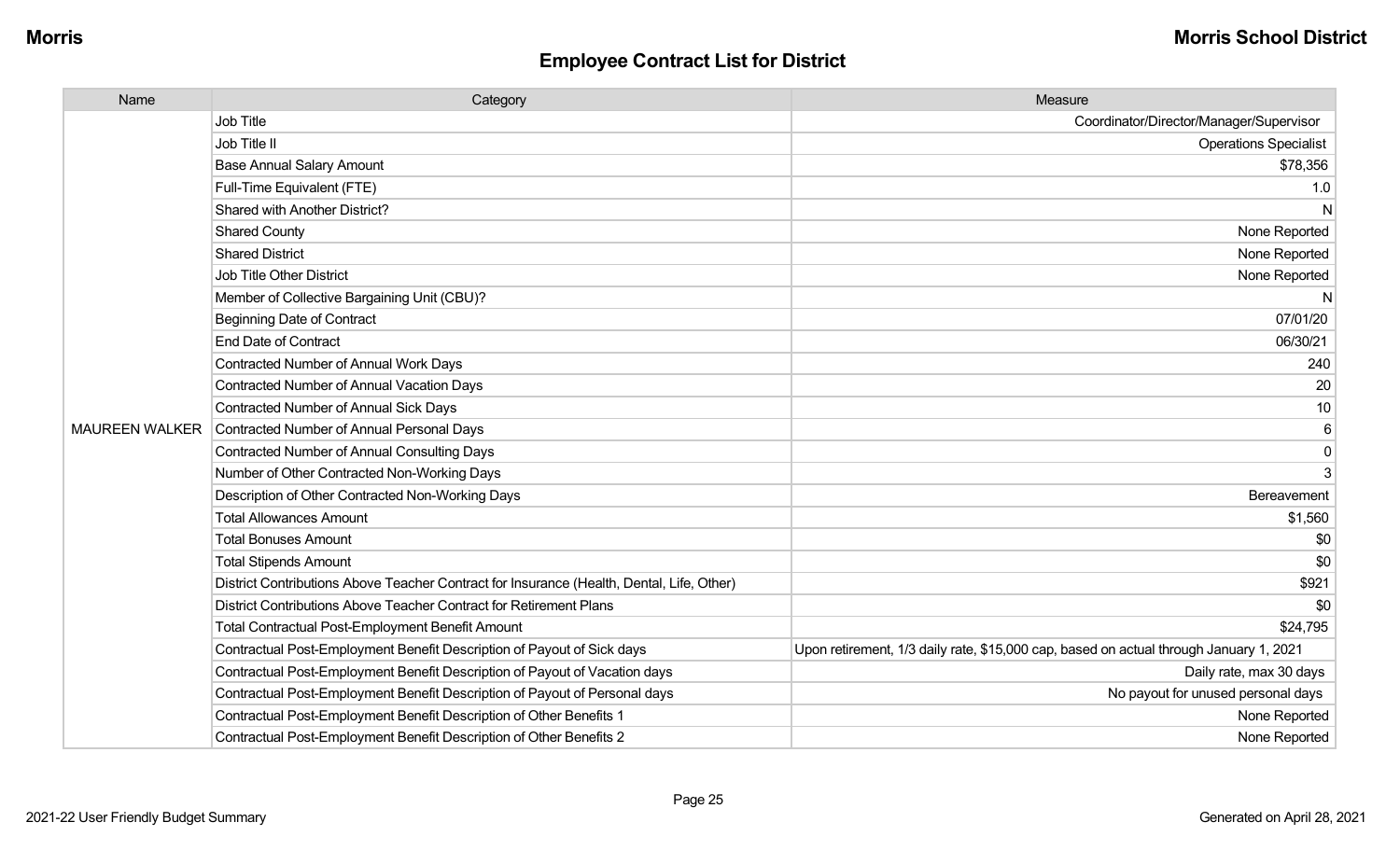| <b>Employee Contract List for District</b> |  |  |  |
|--------------------------------------------|--|--|--|
|--------------------------------------------|--|--|--|

| Name                    | Category                                                                                 | Measure                         |
|-------------------------|------------------------------------------------------------------------------------------|---------------------------------|
|                         | Contractual Post-Employment Benefit Description of Other Benefits 3                      | None Reported                   |
|                         | <b>Total Other/In-Kind Remuneration Amount</b>                                           | \$0                             |
|                         | Description of Other/In-Kind Remuneration Annual Option to Buyback Sick Time in Cash     | None Reported                   |
|                         | Description of Other/In-Kind Remuneration Annual Option to Buyback Vacation Time in Cash | None Reported                   |
|                         | Description of Other/In-Kind Remuneration Annual Option to Buyback Personal Time in Cash | None Reported                   |
| <b>MAUREEN WALKER</b>   | Description of Other/In-Kind Remuneration Annual Option to Other Remuneration 1          | None Reported                   |
|                         | Description of Other/In-Kind Remuneration Annual Option to Other Remuneration 2          | None Reported                   |
|                         | Description of Other/In-Kind Remuneration Annual Option to Other Remuneration 3          | None Reported                   |
|                         | <b>Additional Comment 1</b>                                                              | None Reported                   |
|                         | <b>Additional Comment 2</b>                                                              | None Reported                   |
|                         | <b>Additional Comment 3</b>                                                              | None Reported                   |
|                         | Job Title                                                                                | <b>Executive Assistant</b>      |
|                         | Job Title II                                                                             | <b>Administrative Assistant</b> |
|                         | <b>Base Annual Salary Amount</b>                                                         | \$75,054                        |
|                         | Full-Time Equivalent (FTE)                                                               | 1.0                             |
|                         | Shared with Another District?                                                            |                                 |
|                         | <b>Shared County</b>                                                                     | None Reported                   |
|                         | <b>Shared District</b>                                                                   | None Reported                   |
|                         | <b>Job Title Other District</b>                                                          | None Reported                   |
|                         | Member of Collective Bargaining Unit (CBU)?                                              |                                 |
| <b>MICHELLE FERRARO</b> | <b>Beginning Date of Contract</b>                                                        | 07/01/20                        |
|                         | <b>End Date of Contract</b>                                                              | 06/30/21                        |
|                         | Contracted Number of Annual Work Days                                                    | 240                             |
|                         | <b>Contracted Number of Annual Vacation Days</b>                                         | 22                              |
|                         | <b>Contracted Number of Annual Sick Days</b>                                             | 13                              |
|                         | Contracted Number of Annual Personal Days                                                | 3                               |
|                         | <b>Contracted Number of Annual Consulting Days</b>                                       | $\boldsymbol{0}$                |
|                         | Number of Other Contracted Non-Working Days                                              |                                 |
|                         | Description of Other Contracted Non-Working Days                                         | Bereavement                     |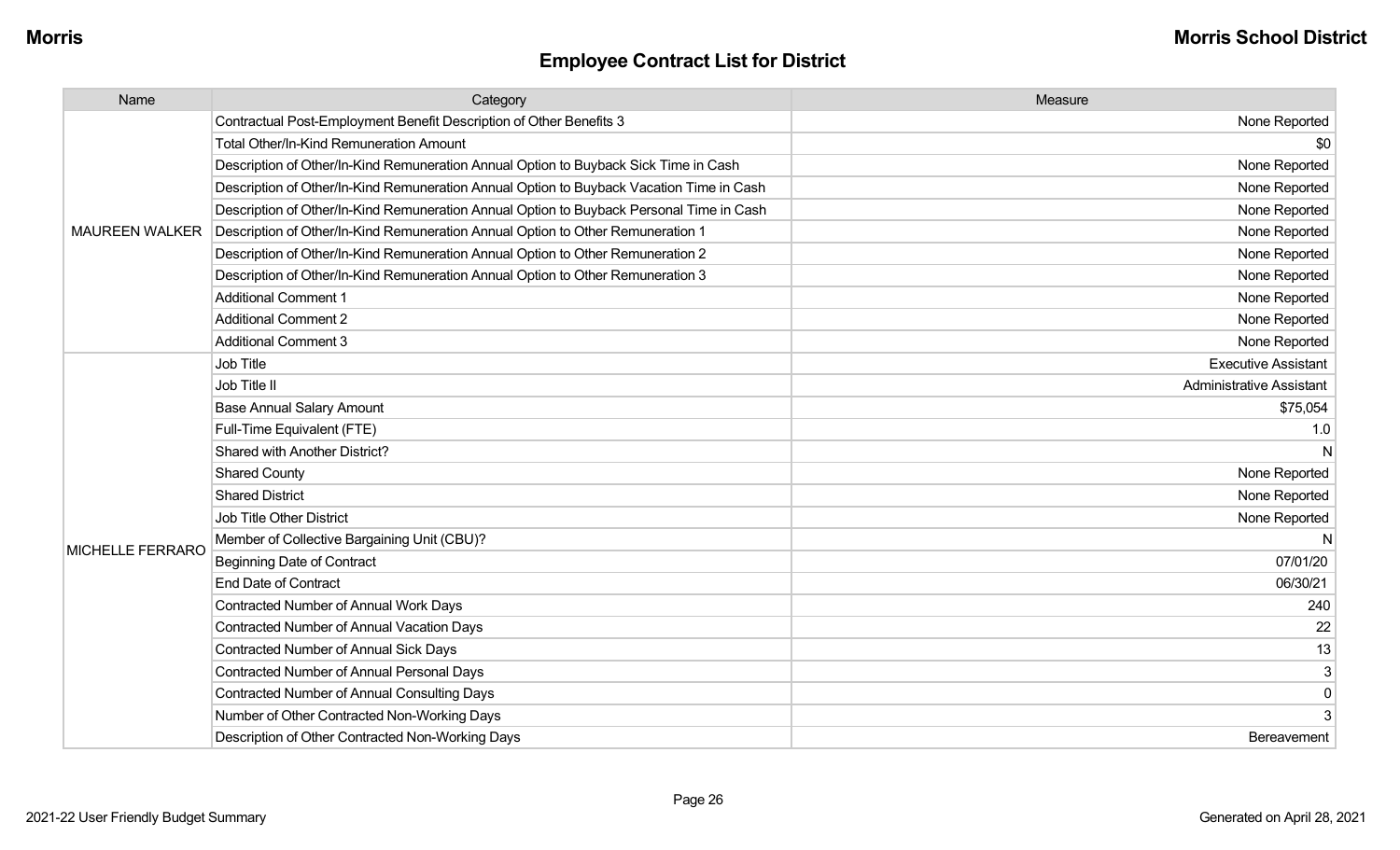| Name                    | Category                                                                                  | Measure                                                                                |
|-------------------------|-------------------------------------------------------------------------------------------|----------------------------------------------------------------------------------------|
|                         | <b>Total Allowances Amount</b>                                                            | \$1,560                                                                                |
|                         | <b>Total Bonuses Amount</b>                                                               | \$0                                                                                    |
|                         | <b>Total Stipends Amount</b>                                                              | \$0                                                                                    |
|                         | District Contributions Above Teacher Contract for Insurance (Health, Dental, Life, Other) | \$6,578                                                                                |
|                         | District Contributions Above Teacher Contract for Retirement Plans                        | \$0                                                                                    |
|                         | Total Contractual Post-Employment Benefit Amount                                          | \$16,418                                                                               |
|                         | Contractual Post-Employment Benefit Description of Payout of Sick days                    | Upon retirement, 1/3 daily rate, \$15,000 cap, based on actual through January 1, 2021 |
|                         | Contractual Post-Employment Benefit Description of Payout of Vacation days                | Daily rate, max 32 days                                                                |
|                         | Contractual Post-Employment Benefit Description of Payout of Personal days                | No payout for unused personal days                                                     |
|                         | Contractual Post-Employment Benefit Description of Other Benefits 1                       | None Reported                                                                          |
| <b>MICHELLE FERRARO</b> | Contractual Post-Employment Benefit Description of Other Benefits 2                       | None Reported                                                                          |
|                         | Contractual Post-Employment Benefit Description of Other Benefits 3                       | None Reported                                                                          |
|                         | <b>Total Other/In-Kind Remuneration Amount</b>                                            | \$0                                                                                    |
|                         | Description of Other/In-Kind Remuneration Annual Option to Buyback Sick Time in Cash      | None Reported                                                                          |
|                         | Description of Other/In-Kind Remuneration Annual Option to Buyback Vacation Time in Cash  | None Reported                                                                          |
|                         | Description of Other/In-Kind Remuneration Annual Option to Buyback Personal Time in Cash  | None Reported                                                                          |
|                         | Description of Other/In-Kind Remuneration Annual Option to Other Remuneration 1           | None Reported                                                                          |
|                         | Description of Other/In-Kind Remuneration Annual Option to Other Remuneration 2           | None Reported                                                                          |
|                         | Description of Other/In-Kind Remuneration Annual Option to Other Remuneration 3           | None Reported                                                                          |
|                         | <b>Additional Comment 1</b>                                                               | None Reported                                                                          |
|                         | <b>Additional Comment 2</b>                                                               | None Reported                                                                          |
|                         | <b>Additional Comment 3</b>                                                               | None Reported                                                                          |
|                         | Job Title                                                                                 | Coordinator/Director/Manager/Supervisor                                                |
|                         | Job Title II                                                                              | Safety & Operations Manag                                                              |
|                         | <b>Base Annual Salary Amount</b>                                                          | \$81,796                                                                               |
|                         | RICHARD FERRONE   Full-Time Equivalent (FTE)                                              | 1.0                                                                                    |
|                         | Shared with Another District?                                                             | N                                                                                      |
|                         | <b>Shared County</b>                                                                      | None Reported                                                                          |
|                         | <b>Shared District</b>                                                                    | None Reported                                                                          |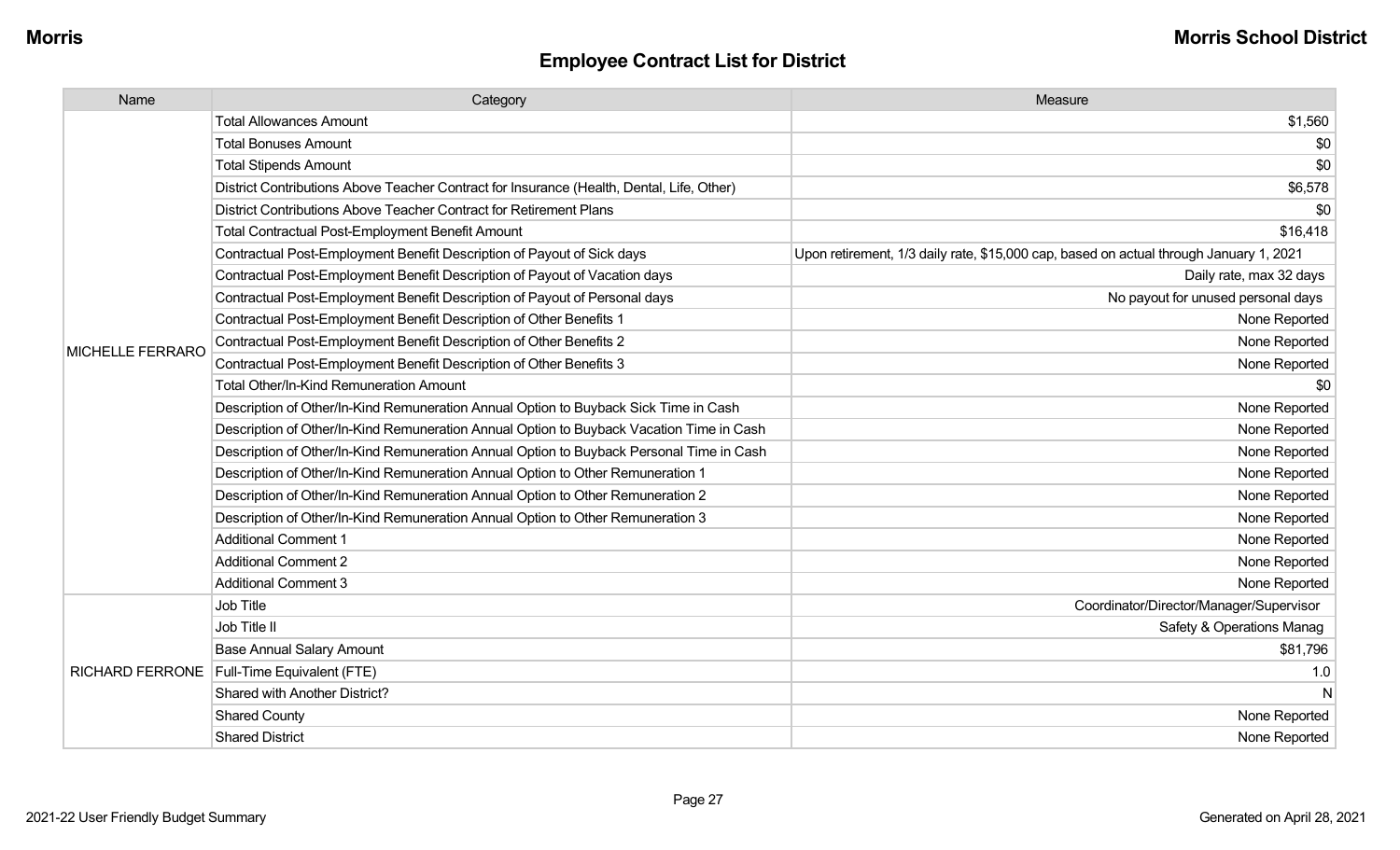| Name | Category                                                                                                  | Measure                                                                                |
|------|-----------------------------------------------------------------------------------------------------------|----------------------------------------------------------------------------------------|
|      | Job Title Other District                                                                                  | None Reported                                                                          |
|      | Member of Collective Bargaining Unit (CBU)?                                                               | N                                                                                      |
|      | <b>Beginning Date of Contract</b>                                                                         | 07/01/20                                                                               |
|      | <b>End Date of Contract</b>                                                                               | 06/30/21                                                                               |
|      | Contracted Number of Annual Work Days                                                                     | 240                                                                                    |
|      | <b>Contracted Number of Annual Vacation Days</b>                                                          | 22                                                                                     |
|      | <b>Contracted Number of Annual Sick Days</b>                                                              | 15                                                                                     |
|      | <b>Contracted Number of Annual Personal Days</b>                                                          | 5                                                                                      |
|      | <b>Contracted Number of Annual Consulting Days</b>                                                        | $\mathbf 0$                                                                            |
|      | Number of Other Contracted Non-Working Days                                                               | 3                                                                                      |
|      | Description of Other Contracted Non-Working Days                                                          | Bereavement                                                                            |
|      | <b>Total Allowances Amount</b>                                                                            | \$3,650                                                                                |
|      | <b>Total Bonuses Amount</b>                                                                               | \$0                                                                                    |
|      | <b>Total Stipends Amount</b>                                                                              | \$0                                                                                    |
|      | RICHARD FERRONE District Contributions Above Teacher Contract for Insurance (Health, Dental, Life, Other) | \$1,614                                                                                |
|      | District Contributions Above Teacher Contract for Retirement Plans                                        | -\$0                                                                                   |
|      | <b>Total Contractual Post-Employment Benefit Amount</b>                                                   | \$16,302                                                                               |
|      | Contractual Post-Employment Benefit Description of Payout of Sick days                                    | Upon retirement, 1/3 daily rate, \$15,000 cap, based on actual through January 1, 2021 |
|      | Contractual Post-Employment Benefit Description of Payout of Vacation days                                | Daily rate, max 32 days                                                                |
|      | Contractual Post-Employment Benefit Description of Payout of Personal days                                | No payout for unused personal days                                                     |
|      | Contractual Post-Employment Benefit Description of Other Benefits 1                                       | None Reported                                                                          |
|      | Contractual Post-Employment Benefit Description of Other Benefits 2                                       | None Reported                                                                          |
|      | Contractual Post-Employment Benefit Description of Other Benefits 3                                       | None Reported                                                                          |
|      | Total Other/In-Kind Remuneration Amount                                                                   | -90                                                                                    |
|      | Description of Other/In-Kind Remuneration Annual Option to Buyback Sick Time in Cash                      | None Reported                                                                          |
|      | Description of Other/In-Kind Remuneration Annual Option to Buyback Vacation Time in Cash                  | None Reported                                                                          |
|      | Description of Other/In-Kind Remuneration Annual Option to Buyback Personal Time in Cash                  | None Reported                                                                          |
|      | Description of Other/In-Kind Remuneration Annual Option to Other Remuneration 1                           | None Reported                                                                          |
|      | Description of Other/In-Kind Remuneration Annual Option to Other Remuneration 2                           | None Reported                                                                          |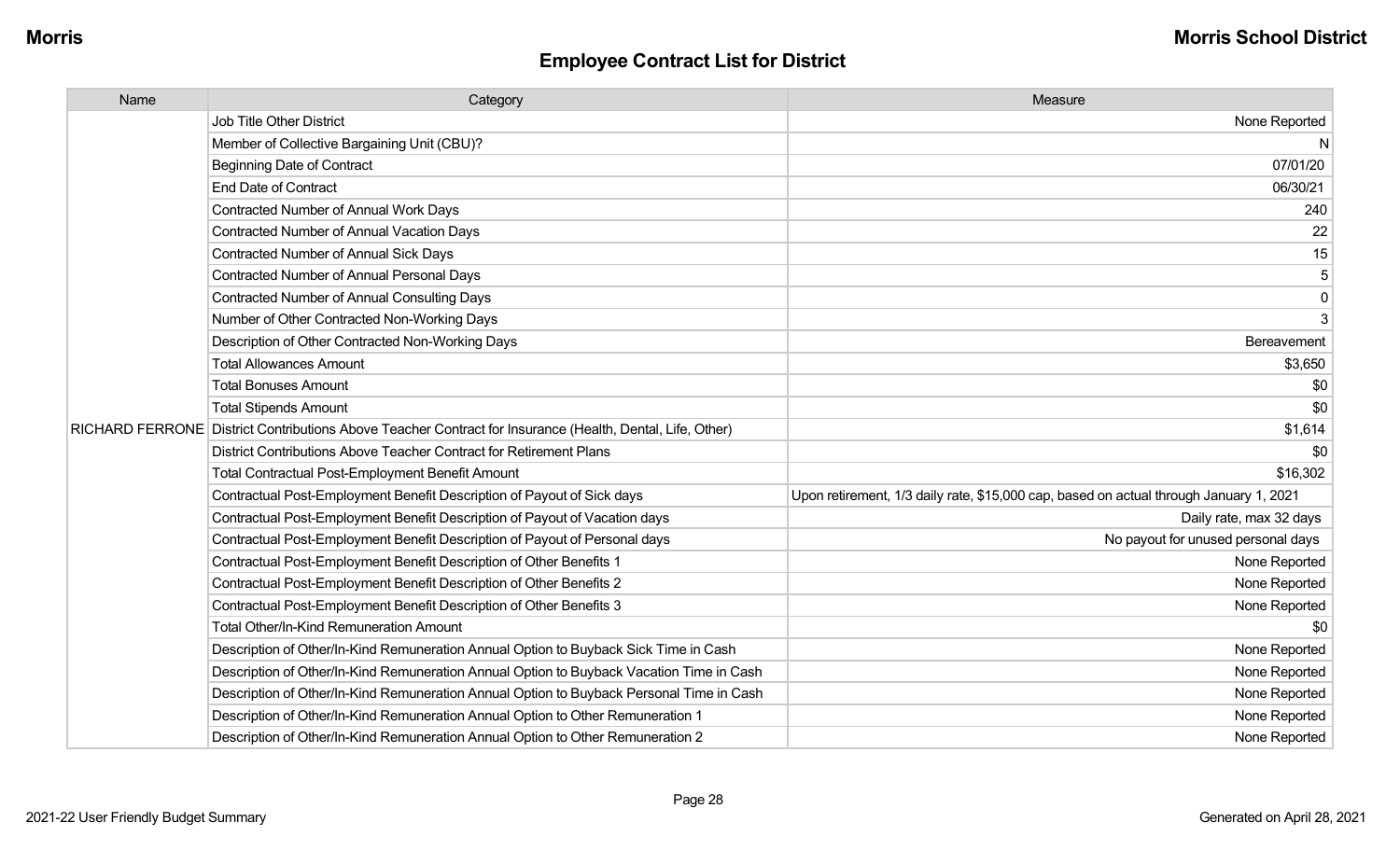| Name                   | Category                                                                                  | Measure                                                                                |
|------------------------|-------------------------------------------------------------------------------------------|----------------------------------------------------------------------------------------|
| <b>RICHARD FERRONE</b> | Description of Other/In-Kind Remuneration Annual Option to Other Remuneration 3           | None Reported                                                                          |
|                        | <b>Additional Comment 1</b>                                                               | None Reported                                                                          |
|                        | <b>Additional Comment 2</b>                                                               | None Reported                                                                          |
|                        | <b>Additional Comment 3</b>                                                               | None Reported                                                                          |
|                        | Job Title                                                                                 | Coordinator/Director/Manager/Supervisor                                                |
|                        | Job Title II                                                                              | Data Manager                                                                           |
|                        | <b>Base Annual Salary Amount</b>                                                          | \$94,883                                                                               |
|                        | Full-Time Equivalent (FTE)                                                                | 1.0                                                                                    |
|                        | Shared with Another District?                                                             | N                                                                                      |
|                        | <b>Shared County</b>                                                                      | None Reported                                                                          |
|                        | <b>Shared District</b>                                                                    | None Reported                                                                          |
|                        | Job Title Other District                                                                  | None Reported                                                                          |
|                        | Member of Collective Bargaining Unit (CBU)?                                               | N                                                                                      |
|                        | <b>Beginning Date of Contract</b>                                                         | 07/01/20                                                                               |
|                        | <b>End Date of Contract</b>                                                               | 06/30/21                                                                               |
|                        | Contracted Number of Annual Work Days                                                     | 240                                                                                    |
| <b>THOMAS JERON</b>    | <b>Contracted Number of Annual Vacation Days</b>                                          | 22                                                                                     |
|                        | Contracted Number of Annual Sick Days                                                     | 13                                                                                     |
|                        | <b>Contracted Number of Annual Personal Days</b>                                          | $\sqrt{3}$                                                                             |
|                        | <b>Contracted Number of Annual Consulting Days</b>                                        | 0                                                                                      |
|                        | Number of Other Contracted Non-Working Days                                               | 3                                                                                      |
|                        | Description of Other Contracted Non-Working Days                                          | Bereavement                                                                            |
|                        | <b>Total Allowances Amount</b>                                                            | \$1,960                                                                                |
|                        | <b>Total Bonuses Amount</b>                                                               | \$0                                                                                    |
|                        | <b>Total Stipends Amount</b>                                                              | \$0                                                                                    |
|                        | District Contributions Above Teacher Contract for Insurance (Health, Dental, Life, Other) | \$6,492                                                                                |
|                        | District Contributions Above Teacher Contract for Retirement Plans                        | \$0                                                                                    |
|                        | <b>Total Contractual Post-Employment Benefit Amount</b>                                   | \$15,221                                                                               |
|                        | Contractual Post-Employment Benefit Description of Payout of Sick days                    | Upon retirement, 1/3 daily rate, \$15,000 cap, based on actual through January 1, 2021 |